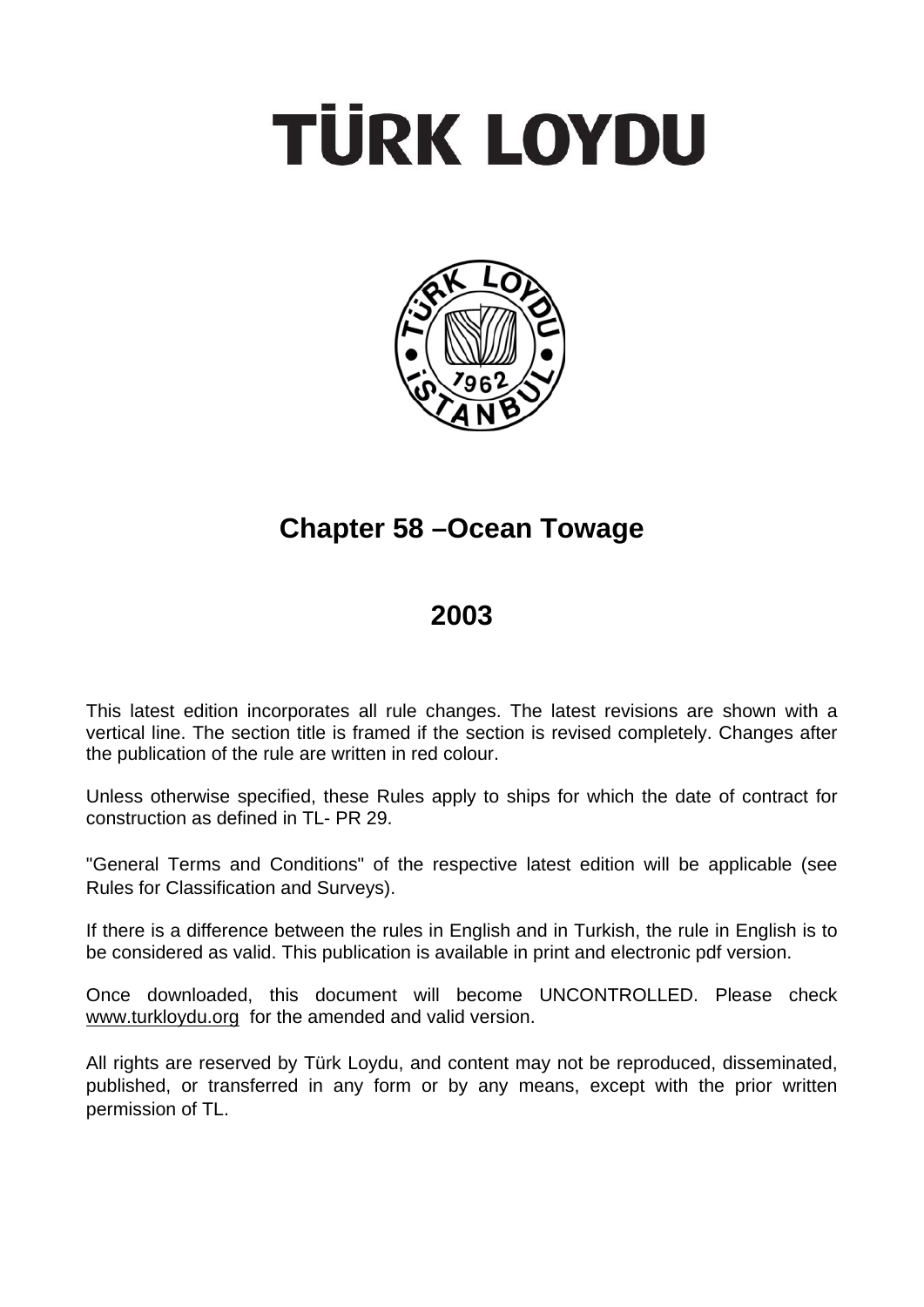| <b>TÜRK LOYDU</b>          |                                                                                                                                                                                       |
|----------------------------|---------------------------------------------------------------------------------------------------------------------------------------------------------------------------------------|
| <b>Head Office</b>         | Postane Mah. Tersaneler Cad. No:26 Tuzla 34944 İSTANBUL / TÜRKİYE                                                                                                                     |
|                            | $(90-216)$ 581 37 00<br>Tel                                                                                                                                                           |
|                            | $(90-216)$ 581 38 00<br>Fax                                                                                                                                                           |
|                            | E-mail : info@turkloydu.org                                                                                                                                                           |
|                            | http://www.turkloydu.org                                                                                                                                                              |
| <b>Regional Offices</b>    |                                                                                                                                                                                       |
| Ankara                     | Eskişehir Yolu Mustafa Kemal Mah. 2159. Sokak No: 6/4 Çankaya - ANKARA / TÜRKİYE                                                                                                      |
|                            | $: (90-312)$ 219 56 34 - 219 68 25<br>Tel                                                                                                                                             |
|                            | $: (90-312) 219 69 72$<br>Fax                                                                                                                                                         |
|                            | E-mail : ankara@turkloydu.org                                                                                                                                                         |
| <i><u><b>izmir</b></u></i> | Atatürk Cad. No:378 K.4 D.402 Kavalalılar Apt. 35220 Alsancak - İZMİR / TÜRKİYE                                                                                                       |
|                            | Tel<br>$(90-232)$ 464 29 88                                                                                                                                                           |
|                            | Fax<br>$(90-232)$ 464 87 51                                                                                                                                                           |
|                            | E-mail : izmir@turkloydu.org                                                                                                                                                          |
| Adana                      | Çınarlı Mah. Atatürk Cad. Aziz Naci İş Merkezi No:5 K.1 D.2 Seyhan - ADANA / TÜRKİYE<br>Tel<br>$(90-322)$ 363 30 12<br>$(90-322)$ 363 30 19<br>Fax<br>: adana@turkloydu.org<br>E-mail |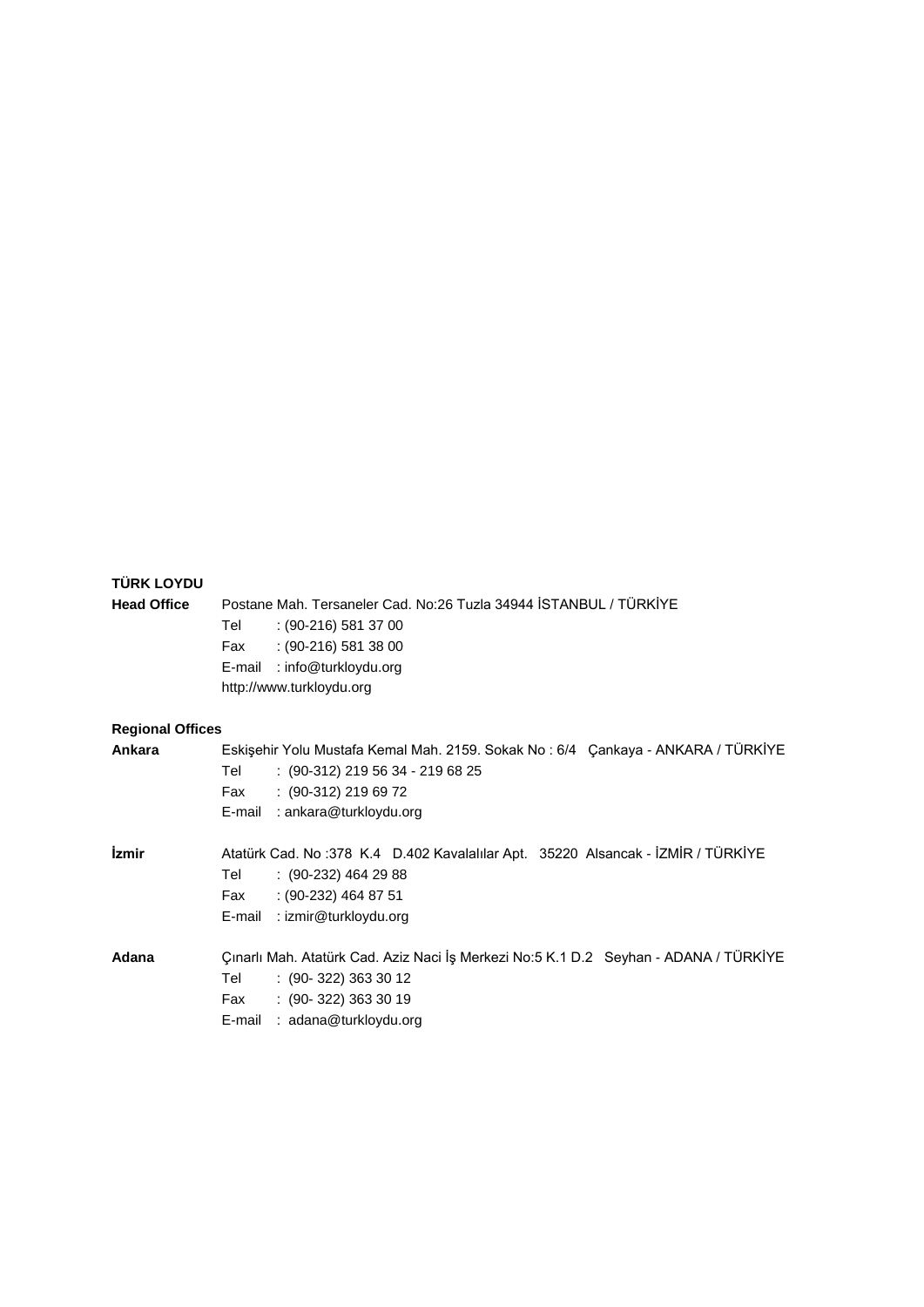# **Ocean Towage**

# Section 2 - Conditions for Ocean Towage

# Section 3 - Installations And Equipment Of The Towed / Conveyed Vessel

# Section 4 - Controlled Transport

# Section 5 - TUGS

| А. | Suitability of Tug |  |
|----|--------------------|--|
| В. |                    |  |

Recommendations for the Performance of Bollard Pull Test **Annex**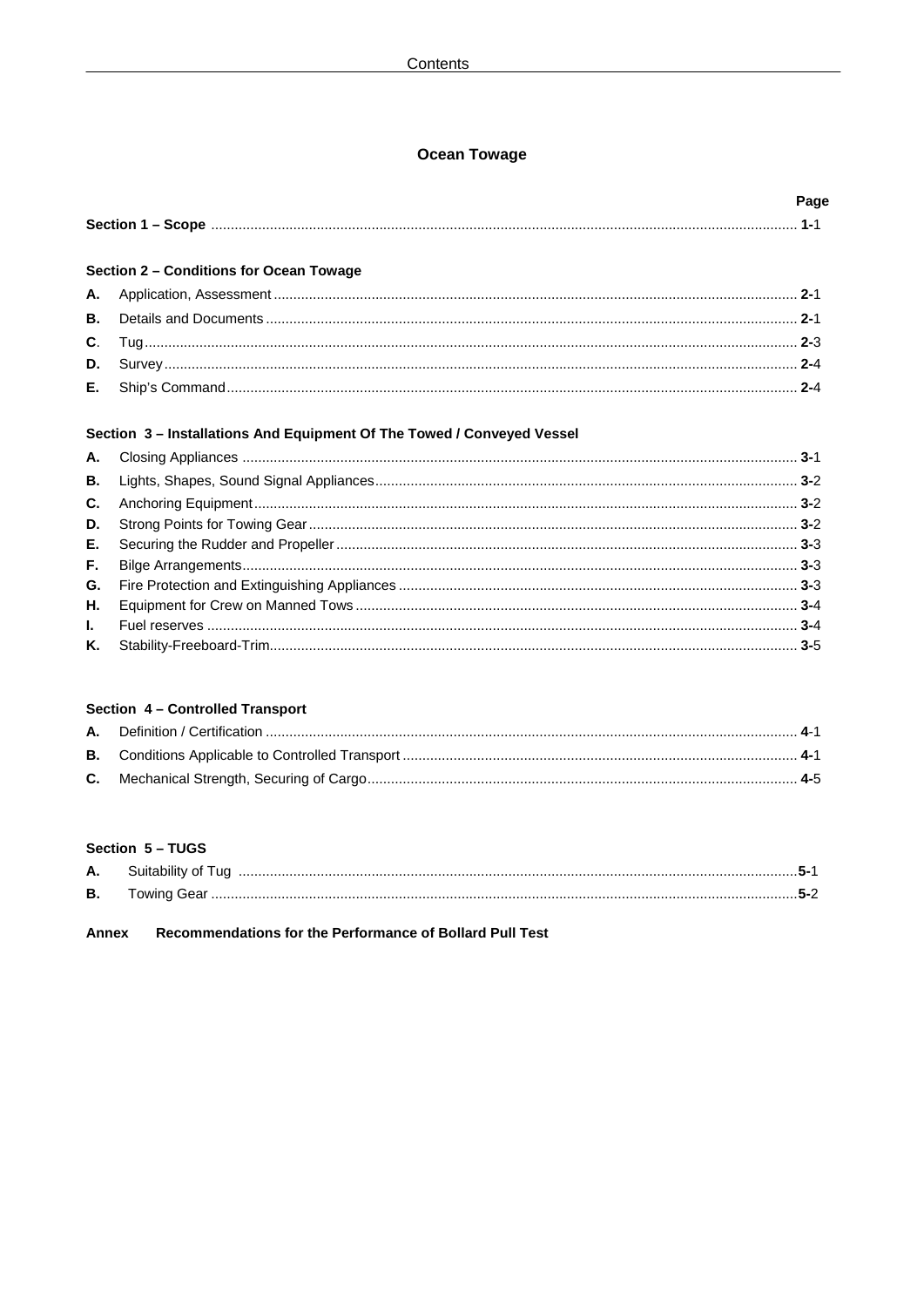#### **SCOPE**

**A.** Scope ................................................................................................................................................................... 1

#### **A. Scope**

**1.** These Rules provide a basis on which to assess in each particular case the safety of ocean towage operations in accordance with the documentation, already available or to be submitted, and the relevant surveys.

**2.** These Rules are intended to provide those concerned in towage operations (owners of vessels to be towed, tug masters and owners, shippers, insurers and competent authorities) with information relevant to conditions and feasibility.

**3.** These Rules apply to the towage of seagoing ships or other floating craft, with and without cargo, and also, where appropriate, to the conveyance under their own power of seagoing ships whose class is suspended or expired or whose class, in so far as it relates to the range of service, does not cover the proposed voyage.

**4.** On principle towage operations are formally covered by the by the necessary and available international and national certificates and by the class of the tug and its tow.

Türk Loydu intervenes, on application, only in those special cases where particular circumstances and factors signify an increased risk to vessel and/or cargo or where the risk cannot be evaluated on the basis of seafaring/nautical knowledge and experience alone.

The submission of an application for inspection, survey and certification in accordance with these Rules is left to the discretion of the tug owners/ship's command

**5.** These Rules do not apply to the conveyance of floating "offshore installations (marine structures)".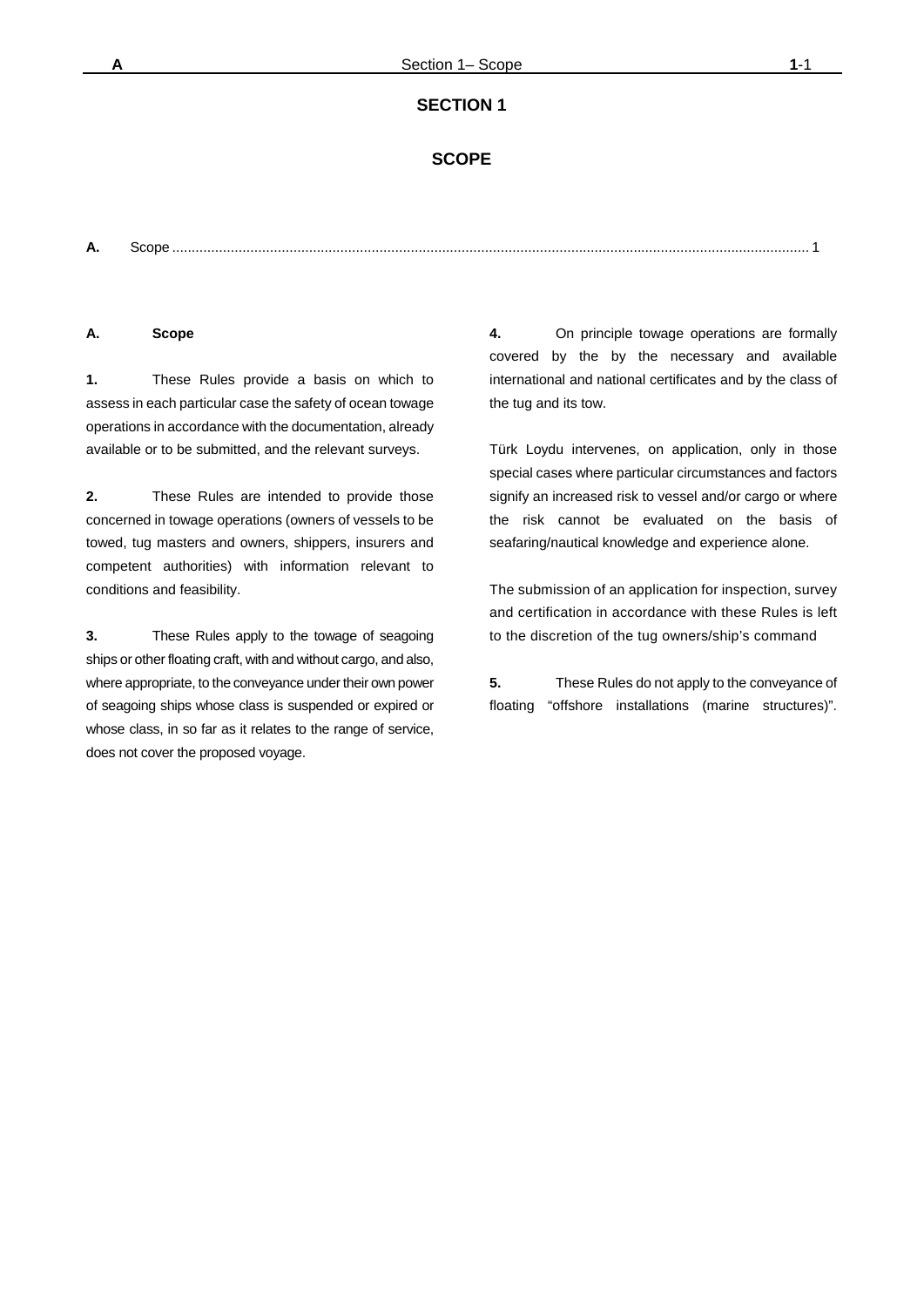# **CONDITIONS FOR OCEAN TOWAGE**

#### **A. Application, Assessment**

**1.** Application for assessment of towing/conveying operations is to be made to the Head Office of Türk Loydu.

**2.** The extent of the assessment/survey will be agreed between the applicant and Türk Loydu in each case. Where necessary, the shipowner, the ship's command, the insurers and the authorities shall also be consulted.

The publication of these Rules shall not imply any obligation on Türk Loydu to carry out in every case an examination to the full extent provided for in these Rules.

**3.** Assessment of the towage/conveyance of vessels which, in respect of their type, design, equipment, cargo etc., are suitable for permanent seagoing service, is normally based on Section 3.

**4.** Special investigations and conditions become necessary in relation to the towing of vessels which are not suitable for permanent seagoing service, e.g. floating docks and inland ships, and of seagoing vessels with special cargoes especially sensitive to conditions at sea such as crane structures, exceptional heavy cargo etc. Section 4 "Controlled transport" is also to be applied, wherever relevant, to towing operations of this kind.

#### **B. Details and Documents**

#### **1. General**

The following details and documents are to be submitted to Türk Loydu in time for examination

**1.1** Port of departure, expected start of voyage, route, port of destination, expected end of voyage.

**1.2** Towed vessel:

Name, distinctive number or letters, port of registry, draught in tow, proof of adequate stability (not required where reference to available stability documents shows that stability is sufficient without special proof),

**Certificates** (Certificate of Registry, Tonnage Certificate, Class Certificates, Load Line Certificate, Safety Construction Certificate, Safety Equipment Certificate, Safety Radiotelegraphy-Radiotelephony Certificate)

**1.3** For a tow without **TL** class the following additional details are to be supplied:

Type of vessel (general arrangement plan), dimensions, class, anchor equipment, bilge arrangement.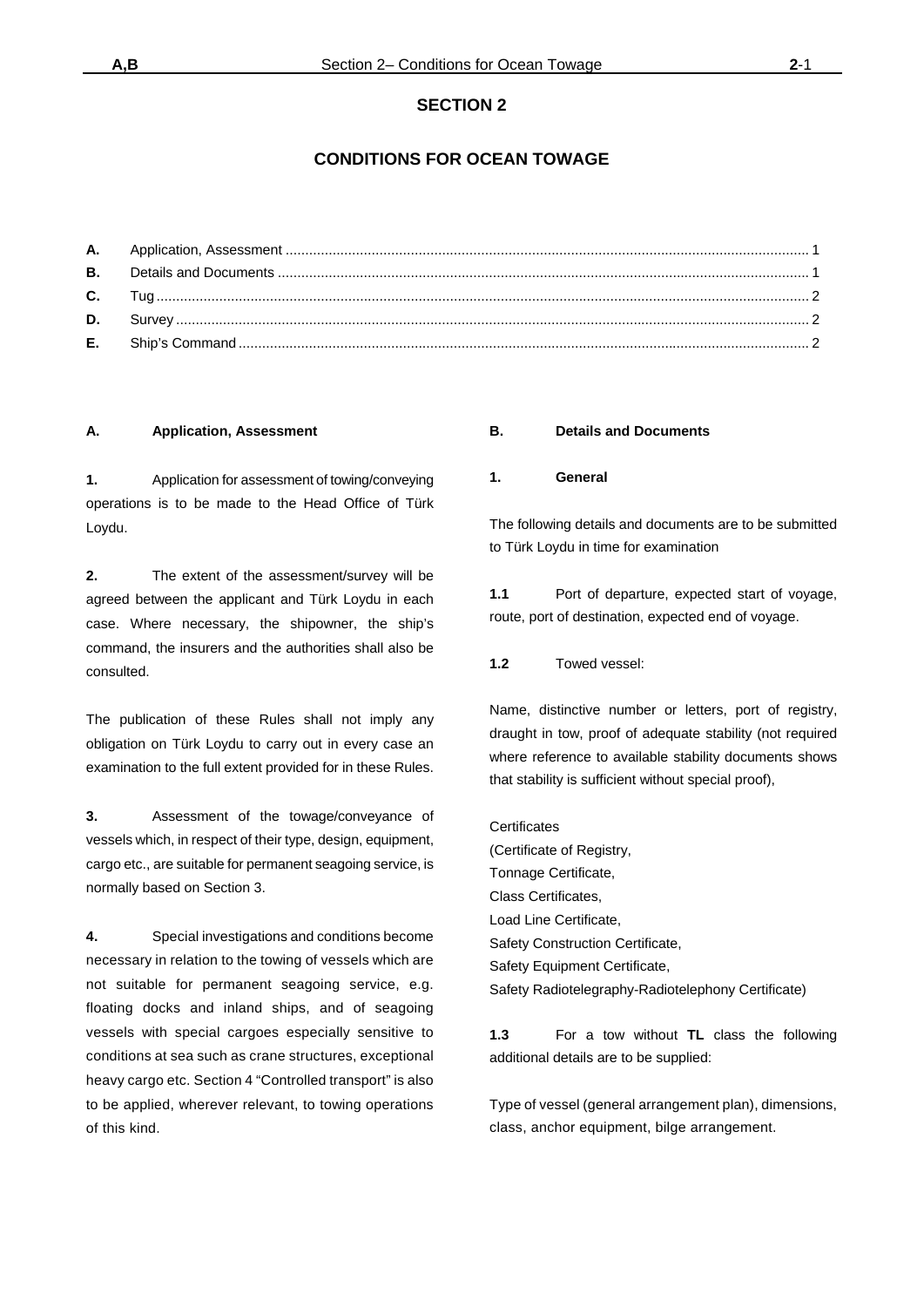**1.4** Towing arrangement on the tow:

Towing brackets (strong points), chains, triangular plate, recovery devices, emergency towing gear.

**1.5** Tug:

Name, distinctive number or letters and port of registry, if already known.

# **2. Controlled transport**

The following are to be supplied in addition to the details and documents listed in para. 1:

**2.1** Detailed information about proposed route, excepted speed, bunkering ports and possible ports of refuge. Meteorological advertise of the wind, sea conditions and swell to be expected during to proposed voyage supplied by the institute also advising respectively on the route during towage/conveyance.

**2.2** Tow:

Proof of sufficient intact stability. (In special cases, proof of unsinkability may be demanded).

Construction drawings and strength calculations for the tow and/or the cargo together with lashings.

**2.3** Tug:

Name, distinctive number of letters, port of registry, bollard pull.

Also, for tugs without **TL** class:

Type of vessel (general arrangement plan), dimensions, class, stability calculations for departure and arrival, bollard pull/engine power, propeller/Kort nozzle, fuel consumption/fuel reserves, towing winch/holding load/quick release, towing lines/breaking strength.

# **C. Tug**

**1.** The tug shall be suitable for the proposed towing operation in respect of its type, size, design, power, towing force and equipment.

**2.** The towing force is to be ascertained with due allowance for the tow, the route, the duration of the voyage and the weather and sea state proper to the time of the year. A general reference value may be taken as the power by which a tug is able to keep the tow in position with a head wind of  $v = 20$  m/s = Bft 8-9 and a head current of  $v = 1$  m/s  $(*)$ .

#### **D. Survey**

**1.** After examination of the documents by the Head Office of Türk Loydu and after the satisfactory survey carried out by a **TL** Surveyor, a Certificate of Conveyance will be issued.

**2.** Prior to the towage/conveyance of vessels whose class has expired, a survey equivalent to an Annual Class Survey is to be performed. This survey shall normally be carried out in dry dock if the last bottom survey has taken place more than 2,5 years previously.

**3.** Prior to the towage/conveyance of nonclassified vessels, a survey equivalent to a survey for admission to class is to be carried out. The appropriate drawings and documents for the ship's hull and the machinery/electrical installation are to be submitted.

#### **E. Ship's Command**

**1.** The issue of the Certificate of Conveyance is subjected to the proviso that the towage operation will be performed by good seamanship and according to established seafaring practice. This includes compliance with the conditions stipulated in the Certificate.

**2.** If, in a special situation arising during the voyage, the master is no longer able to comply with the stipulated conditions, he will, after expert assessment of the situation, take such measures as are appropriate to the special circumstances.

**<sup>(\*)</sup>** *This reference value is not to be interpreted to mean that a tug and tow drifting astern under the effect of higher winds and wave drifting forces in the open sea is exposed to danger. Controlled drifting in the open sea is generally to be regarded as acceptable. In tug service it is normal practice for a towing train to drift under appropriate current and weather conditions.*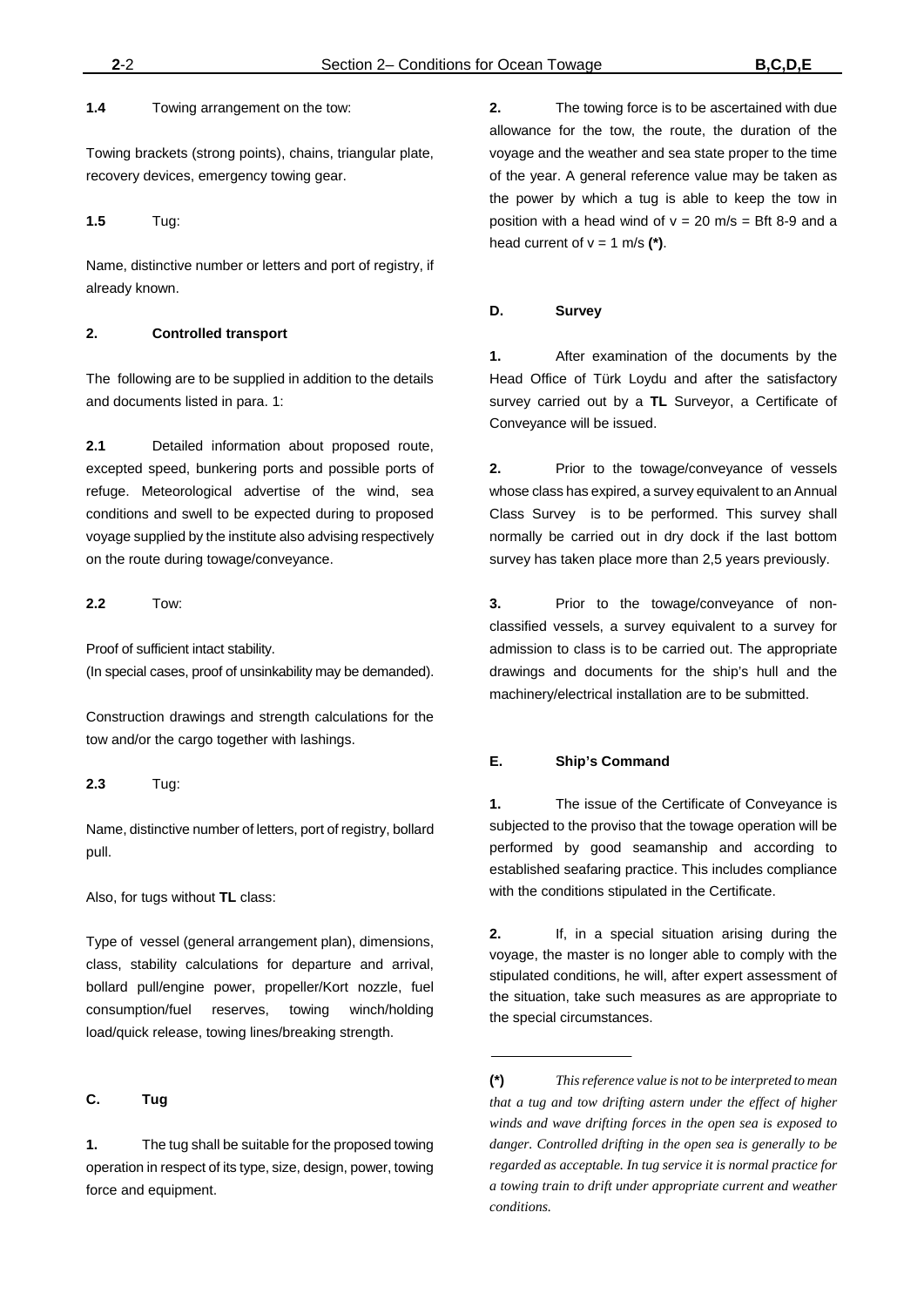**3.** In the vicinity of coasts or shallow waters, the course and the respective leg of the voyage are to be selected in such a way that the tug and tow can be either brough with adequate speed into safe waters (open sea or port of refuge) or kept clear of the coast or shallows under any foreseeable conditions of current or weather.

**4.** During the towing operation, the tow is to be repeatedly inspected, provided that weather conditions enable persons to be transferred. The first inspection is to take place when, after the start of the voyage, the tow, the cargo and the lashings have been subjected to the first loads due to motions in the seaway or listing caused by the wind.

**5.** The TL is to be notified of departure, arrival and any abnormal occurrences during the voyage. In special cases, the TL is to be kept regularly informed of position, towing speed, wind forces (Bft) and seaway (wave height and period).

**6.** The master of the tug remains solely responsible for the tug, the towing gear, the tow and the conduct of the towing operation as well as for the choice of route and any departures from the route which may prove necessary.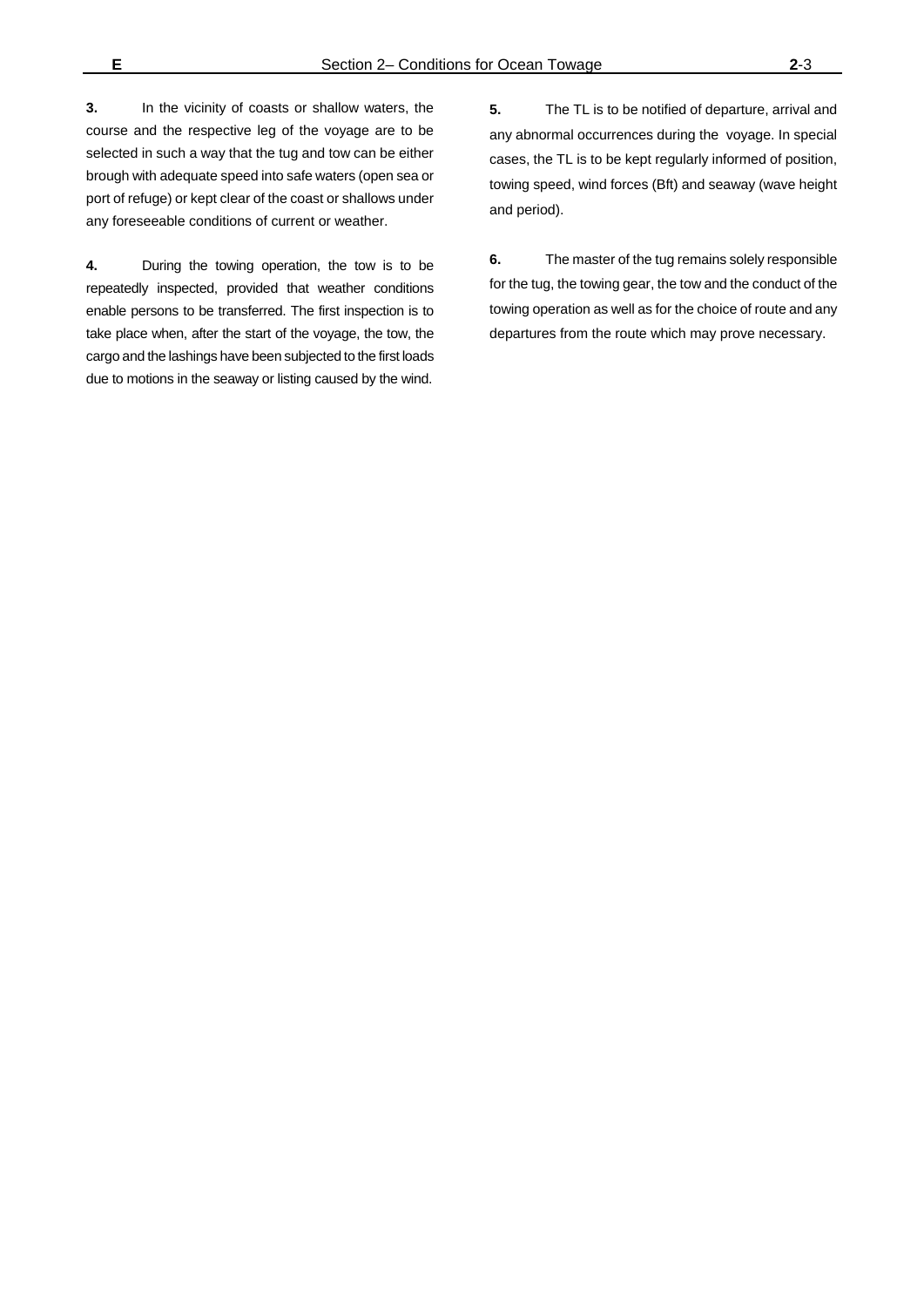# **INSTALLATIONS AND EQUIPMENT OF THE TOWED / CONVEYED VESSEL**

| А.           |  |
|--------------|--|
| В.           |  |
| C.           |  |
| D.           |  |
| E.,          |  |
| F.,          |  |
| G.           |  |
| Η.           |  |
| $\mathbf{L}$ |  |
| Κ.           |  |
|              |  |

#### **A. Closing Appliances**

**1.** Hatches, ventilators, air pipes, outside doors, windows and other openings through which water might intrude into the interior of the vessel are to be closed weathertight.

Sidescuttles in the shell plating are to be securely closed by fitting fixed covers.

Wherever practicable, the closing devices of sanitary discharges are to be secured in the closed position.

In addition, all sea and discharge valves of systems which are not required to operate during conveyance are to be closed.

**2.** The closing appliances of vessels not subject to the 1966 International Load Line Convention shall, as far possible, conform to the conditions of assignment for the load line.

**3.** The following systems shall comply with the TL's Rules for Construction:

- Air and overflow pipes,
- Combustion air supply to auxiliary engines,
- Design and arrangement of exhaust lines,
- Engine room ventilation,
- Sounding pipes of tanks, empty cells, cofferdams and the bilges of spaces which are not always accessible. Where these do not conform to the Rules for Construction, they are to be closed permanently.

#### **B. Lights, Shapes, Sound Signal Appliances**

**1.** The design and positioning of lights, shapes and sound signal appliances shall meet the requirements of the International Regulations for Preventing Collisions at Sea 1972 (COLREG).

A towed vessel shall carry:

- Side lights,
	- A stern light,
- A diamond shape where it can best be seen, when the length of the tow exceeds 200 m.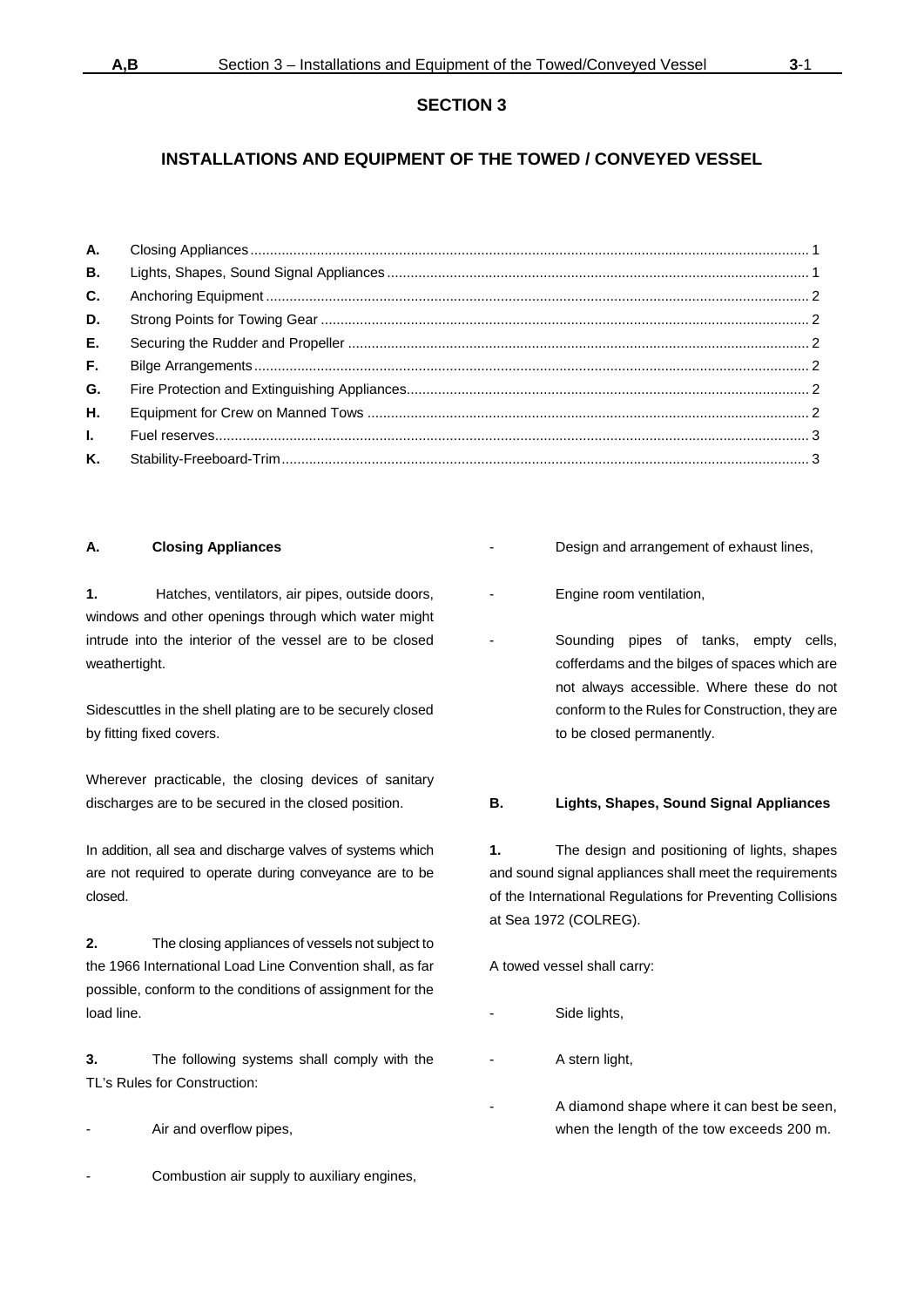- **2.** The towed vessel, if manned, shall sound the signals prescribed in Rule 35 of COLREG in restricted visibility.
- **3.** An adequate power supply is to be provided.

#### **C. Anchoring Equipment**

**1.** At least one anchoring equipment shall be available ready for use. Anchors and chains should comply with the TL's Rules for Construction.

**2.** Where wire ropes are fitted in lieu of anchor chain cables, the length of the wire ropes should be equal at least 1,5 times the length of the required chain cable length.

The wire rope's breaking strength should not be less than the breaking strength of the required chain cable of grade K1.

#### **D. Strong Points for Towing Gear**

**1.** At least two suitable strong points (towing brackets) as well as suitable fairleads through which the chains can be led shall be available on the tow.

Suitable bitts or the anchor installation of the tow can also be used as strong points.

**2.** The strong points shall be able to withstand at least 1,2 times the tensile breaking strength of the towing line/chain.

#### **E. Securing the Rudder and Propeller**

**1.** The rudder is to be locked in the midships position. This can be effected by means of the steering gear or other mechanical device.

**2.** The propeller shaft shall, as a rule, be immobilized by appropriate means to prevent the shut down propulsion machinery from being transmitted.

#### **F. Bilge Arrangements**

**1.** All spaces, tanks and empty cells which affect the buoyancy of the vessel shall, as a rule, be provided with bilge arrangements.

**2.** At least one bilge pump is to be permanently installed on vessels with auxiliary machinery.

**3.** At least one transportable, power-operated bilge pump is to be carried on vessels without auxiliary machinery.

# **G. Fire Protection and Extinguishing Appliances**

The type and extent of the fire protection and extinguishing appliances are to be agreed with **TL** with due regard to the vessel, the cargo and the crew.

#### **H. Equipment for Crew on Manned Tows**

Regarding accommodation, life-saving appliances and telephone communication between the tug and the tow are to comply with national regulations.

Where not specified, at least the following facilities should be available on the tow together with an adequate power supply:

**1.** Living quarters including day room, sleeping accommodation, galley and toilet facilities sufficient for all on board.

**2.** A liferaft capable of accommodating all persons on board and a ladder on each side of the tow,

4 lifebuoys, including two provided with self-igniting light and two fitted with a buoyant lifeline,

- 1 life-jacked for each person,
- 1 immersion suit for each person,
- 6 parachute signals,
- 6 hand flares,
- 1 daylight signaling lamp.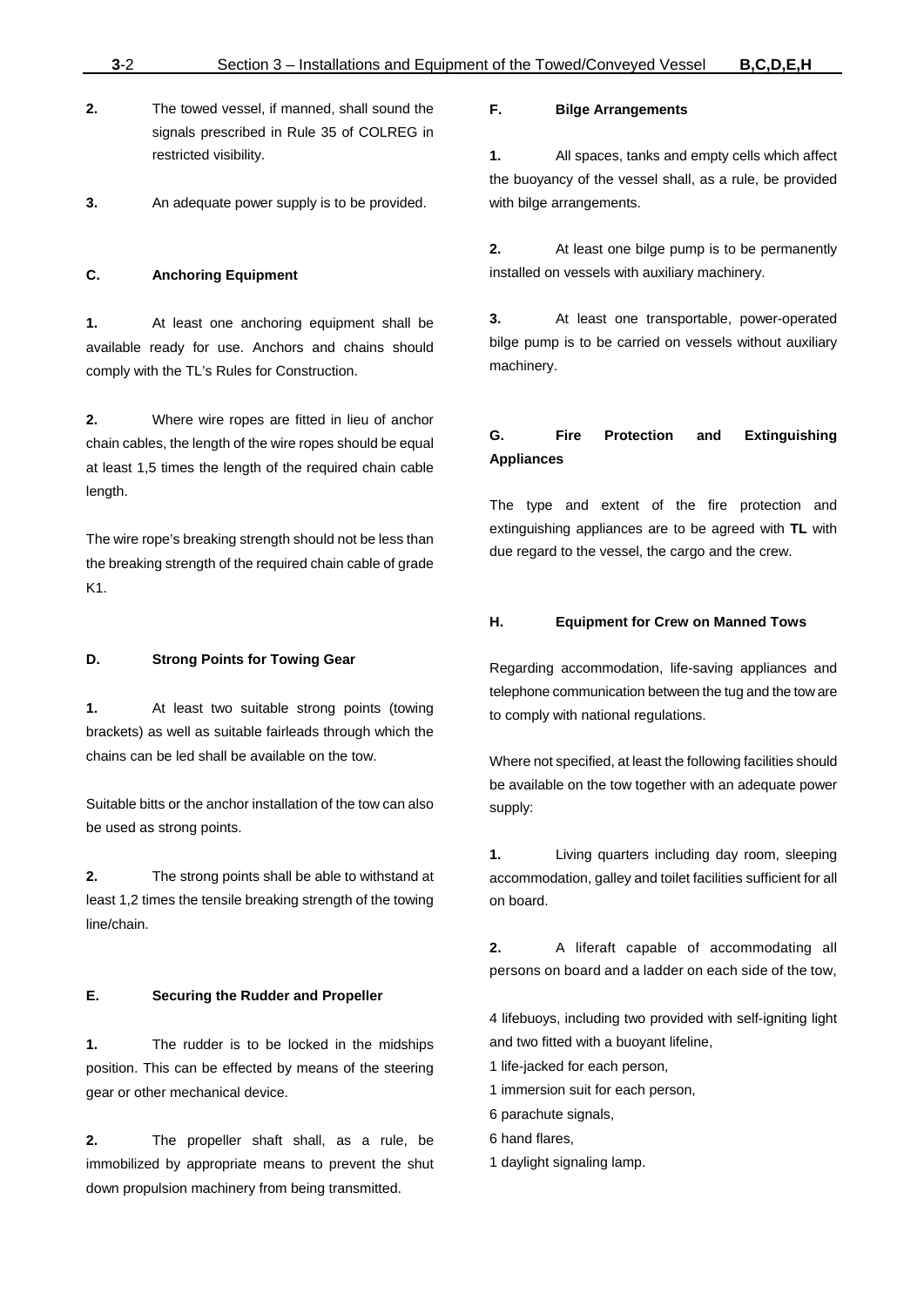**3.** A VHF radiotelephone station providing permanent telephone communication between tow and tug on a ship-to-ship channel and on channel 16.

#### **4.** Access to tow

Means of access is to be provided on both sides of the towed vessel to allow it to be boarded from the tug, a utility boat or the water.

This means of access may take the form of steel ladders, rugs or rope ladders. Means must also be provided for fastening the latter to the ship's side.

#### **I. Fuel reserves**

Adequate fuel reserves are to be provided compatible with the of consumers which may be needed during the towing operation.

#### **K. Stability-Freeboard-Trim**

Adequate intact stability is stipulated. In case of doubt, proof is to be supplied of adequate stability (See also Section 2, B.1.2).

Where specially justified by circumstances, proof of unsinkability may be required.

When towing pontoon-shaped vessels, the towing speed must be such as to allow the maintenance of sufficient freeboard at the forward end of the pontoon in the direction of motion so as to avoid the danger of dipping and capsizing as a result of excessive towing speed. In order to reduce this danger, trimmed vessels should be towed so that the emergent end faces forwards. This arrangement can also have a beneficial effect on the course-holding behaviour of the vessel.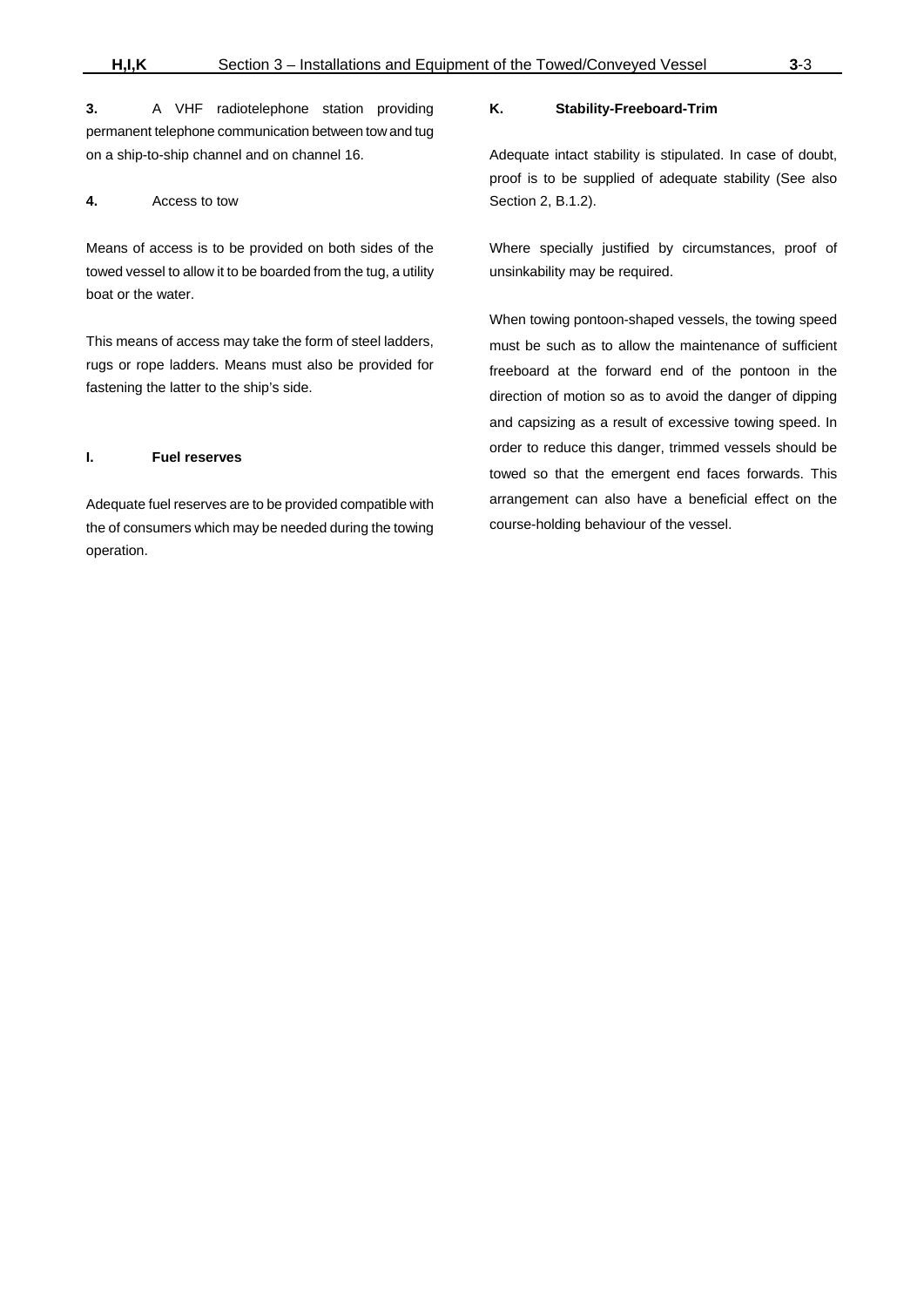# **CONTROLLED TRANSPORT**

| <b>A.</b> |  |
|-----------|--|
| В.        |  |
| C.        |  |

#### **A. Definition / Certification**

**1.** When transporting goods especially sensitive to conditions at sea (cf. Sec. 2, A.4) it is necessary that the planning and execution of the operation should meet the special requirements set out below. This applies especially to cases of unusual configuration and/or loading or where the dimensions of the towed vessel or transport vessel are not suitable (without restriction) for the route to be followed. In these circumstances a special investigation is needed into motion behaviour and into the dynamic loads generated by a seaway.

**2.** Fulfilment of the conditions applicable to "Controlled transport" is certified by **TL** by the issue of an appropriate Certificate, which may be backed up by an expert appraisal.

# **B. Conditions Applicable to Controlled Transport**

#### **1. Route planning**

**1.1** The routing of ocean towing operations normally comprises the following elements:

Ports of departure and destination,

Ports of refuge, bunkering ports,

Shallows and restricted waters etc. (cf. Sec. 2, B.2.1).

**1.2** The persistent or seasonably variable environmental conditions encountered along the route, or over parts thereof, are normally to be described

statistically with the relevant probability of occurrence. This applies to the following in particular:

- Wind forces and directions,
- Characteristic wave heights h<sub>i</sub> (with their probability of occurence P [h<sub>i</sub>],
- Characteristic wave periods t<sub>j</sub> (with their probability of occurence  $P[t_i]$ ,
- Current velocities and directions.
- Drift ice according to type and density etc.

(For this purpose, the characteristic wave heights and the characteristic wave periods may be equated with those observed visually).

**1.3** Wherever possible, the combined probability of occurrence of characteristic wave height and characteristic period  $(PIh_i, t_j]$ ) should also be ascertained. For much used routes, atlases are available which show these probabilities in terms of relative frequencies of occurrence. In special cases, hydrographic institutes, sea weather bureaux and similar institutions should be consulted.

**1.4** The man sea steaming time(s)  $T_{\text{sm}}$  required for the journey, or the parts thereof, are to be calculated (cf. 3.4).

#### **2. Motions and loads**

**2.1** The resistance of the towed vessel is to be shown in relation to various speeds and allowing for differing environmental conditions, including especially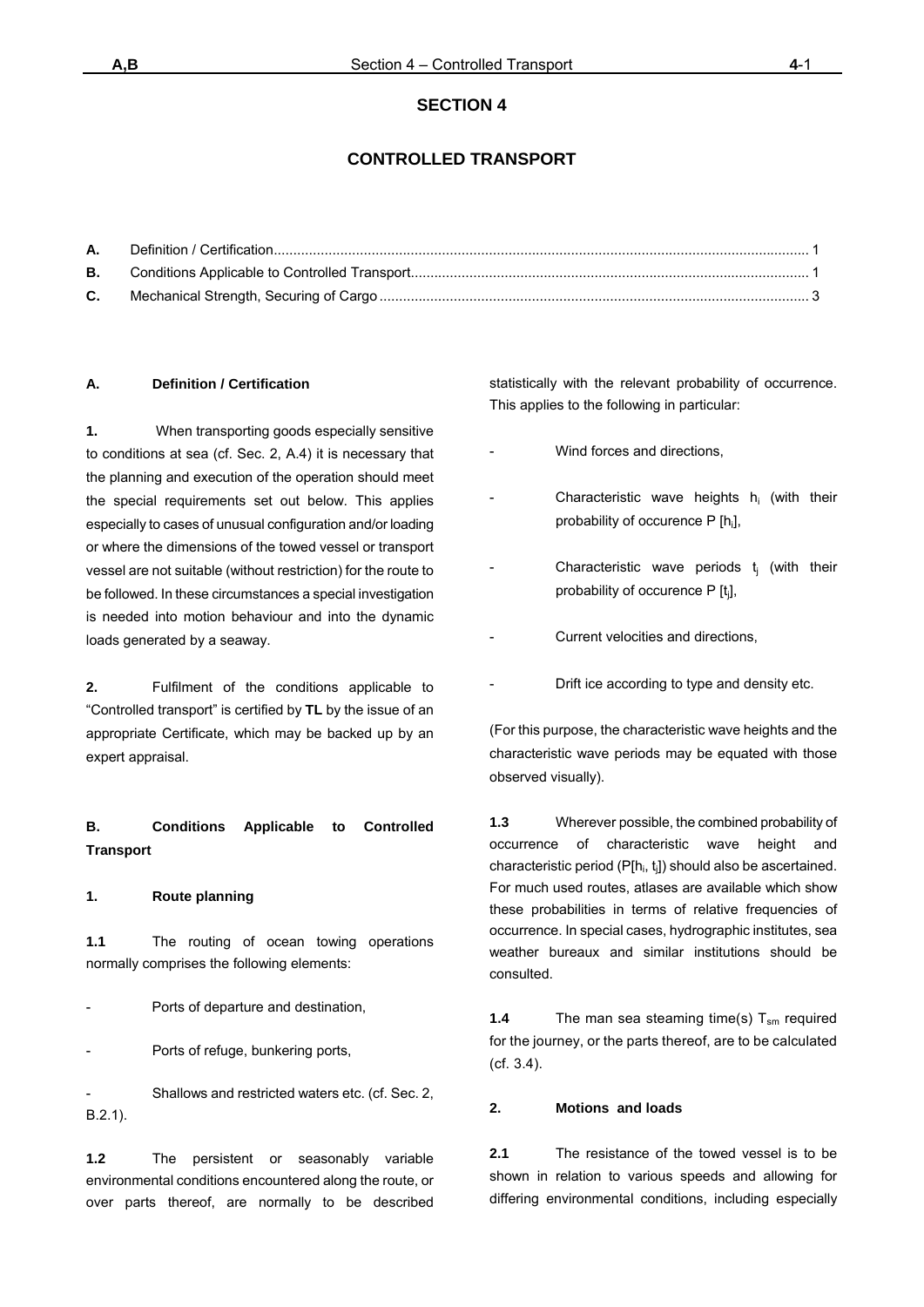different seaways with the corresponding wind and current conditions. The calculation of the resistance must also allow for the drifting force of the waves exerted on the tow. A seaway is generally defined by a paired value  $(h_i, t_j)$ using an associated standard spectrum.

**2.2** The thrust of the tug is to be shown in relation to towing speed and allowing for differing environmental conditions (cf. 2.1).

**2.3** On the basis of the results obtained by applying 2.1 and 2.2, the mean towing speed  $V_s$  for the route, or parts thereof, is to be determined in relation to various environmental conditions. This is based on the condition: thrust equals resistance.

**2.4** Under extreme environmental conditions, controlled drifting astern can be accepted provided that the steerability of the tug is not seriously impaired. In this context, extreme environmental conditions are defined by the following reference values:

Wind speed over 20 m/s,

- Characteristic wave height greater than 7.5 m.
- Current velocity greater than 1 m/s. cf. Section 2, C.2.

In shallow waters (cf. 1.1), ocean towage is subject to limitations in respect of seaway (cf. 3.5).

**2.5** When the environmental conditions are not extreme, the towing speed  $V_s$  shall be at least equal to 0.

**2.6** With a heavy seaway the towing speed V<sub>s</sub> should be limited to a maximum of 2 kn. A heavy seaway in this context is defined by the following reference value:

Observed wave length equal to  $0.7 - 1.1$  times the length of the towed vessel (wave length in metres equal to 1.5 times the square of the wave period in seconds),

or

- Observed wave height greater than 0.07 times the observed wave length.

**2.7** The seaway-related motions of the towed vessel provide the basis for calculating the corresponding magnitude of the forces acting in the cargo lashings. The recommended standard procedure for determining the motions and forces is the "spectral analysis", which involves linear motions and load analysis in regular waves and its evaluation by reference to standard seaway spectra. By this method it is possible to calculate design values for safe lashings, the design value being defined as that value which is exceeded just once within a given safe period of time  $T_S$  (for  $T_S$  see 3.2).

**2.8** Using the standard procedure referred to in 2.7 it is generally sufficient to allow for seaways running in the following two main directions:

- Towing condition: oncoming sea way
- Drifting condition: seaway from the side

**2.9** Approximate load calculations based on motions at natural frequencies (cf. Section 4, C.) are generally suitable only for preliminary dimensioning and can be verified in accordance with the preceding 2.7 and 2.8.

#### **3. Essential boundary conditions**

**3.1** The essential boundary condition for the application of the standard procedure described in 2.7 and 2.8 is the safe period of time  $T<sub>S</sub>$  (for details see 3.2 – 3.4) below). In addition, maximum environmental parameters may, subject to certain requirements, be defined as essential boundary conditions (for details see 3.5).

**3.2** If the mean sea steaming times  $T_{\rm sm}$  for the journey, or parts thereof, are greater than the period for which the weather can be reliably forecast, an ocean towing operation may nonetheless be commenced provided that the design values of the lashings in accordance with 2.8 and 2.9, as applicable, are determined by applying a safe period of time  $T_S$  calculated as follows:

 $T_S$  =  $t_m \cdot 10^\gamma$ ;  $\gamma$  = 1,1 · log ( $T_{sm}/t_m$ )

For the parameters  $t_m$  and  $T_{sm}$  see 3.3 and 3.4 below.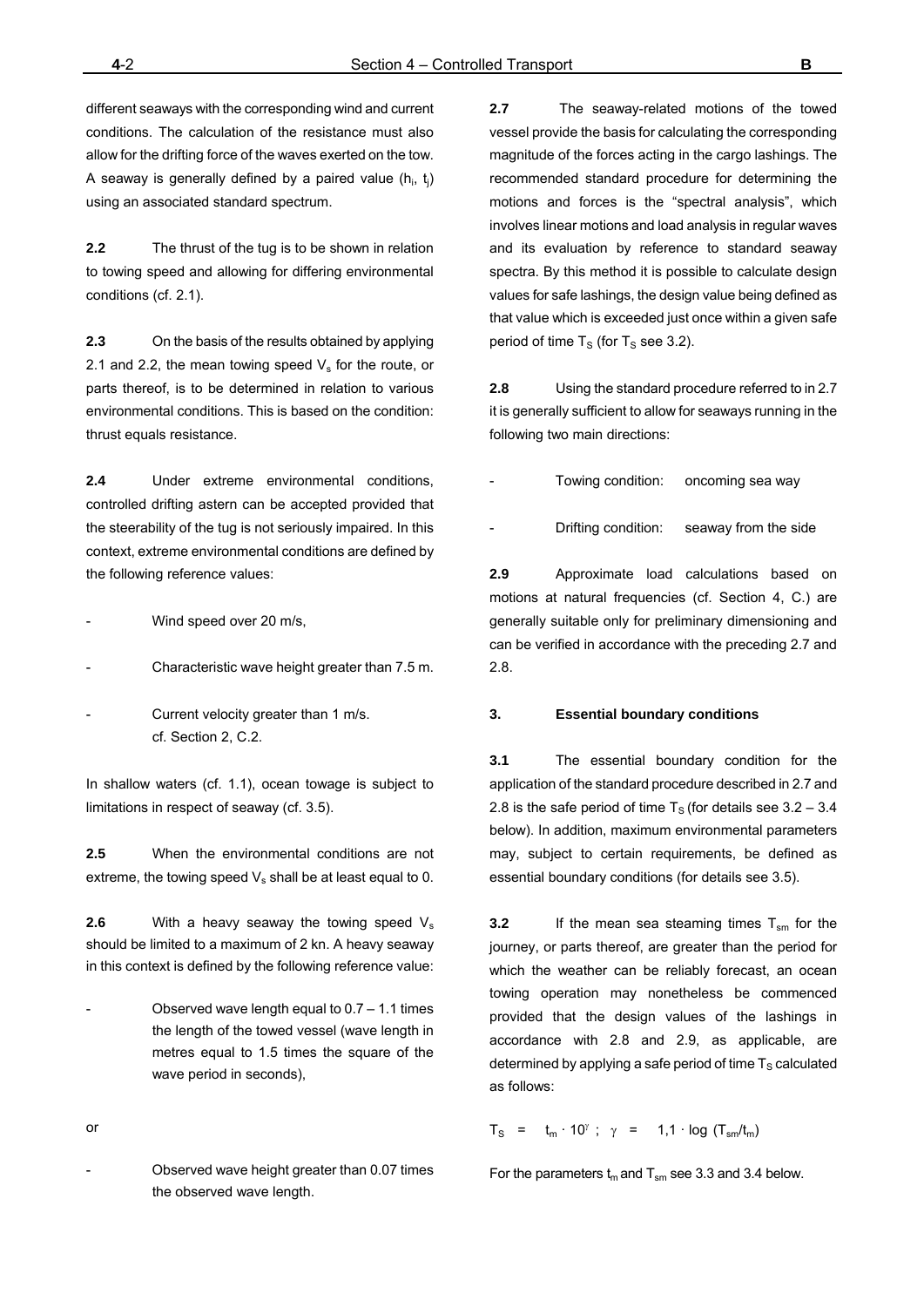**3.3** The mean wave period  $t_m$  is to be substituted by the weighted mean value of all the characteristic wave periods for the route, or parts thereof, as defined in 1.2.

$$
t_m = \sum_{j=1}^{J} P[t_j] t_j
$$

The symbol J signifies the number of observation intervals of t<sub>i</sub> used for the statistical analysis.

**3.4** The mean steaming time is calculated from the length S of the route, or parts thereof, and the mean speed  $V_{\rm sm}$  attained over that distance, i.e.:

$$
T_{\rm sm} = S/V_{\rm sm}
$$

The mean speed  $V_{\rm sm}$  is determined by reference to the mean wave period  $t_m$  and the mean wave height

$$
\mathbf{h}_m~= \begin{matrix} I \\ \Sigma \\ i = l \end{matrix} \quad P[\mathbf{h}i] \cdot \mathbf{h}_i
$$

in accordance with  $2.1 - 2.3$  for a mean seaway defined by the paired value ( $h_m$ ,  $t_m$ ). The symbol I signifies the number of observation intervals of h<sub>i</sub> used for the statistical analysis.

**3.5** If the mean sea steaming times  $T_{\rm sm}$  for the route, or parts thereof, are shorter than the period of time for which the weather conditions can be reliably forecast, the motions and forces can be calculated by reference to a specified maximum value for the characteristic wave height and to other environmental parameters and can then be used as a basis for determining the dimensions of the lashings. In this case it is necessary to ensure that the entire ocean towing operation is independently monitored. Care must be taken to ensure in particular that the weather forecast is from a qualified source, so that the maximum value of the characteristic wave height is not exceeded during the planned duration of the voyage. When planning the route, due allowance is to be made for waiting times at ports.

#### **C. Mechanical Strength, Securing of Cargo**

**1. Scope** 

**1.1** The following Regulations concern the strength

and constructional design of the structural members of the towed vessel as well as the ancillary equipment (dunnage) blocks, lashing etc.) to be provided for securing or supporting the cargo.

**1.2** The remarks apply in analogous manner to the components and equipment of ships with their own propulsion plant which are used to transport heavy deck cargoes.

**1.3** Components not specially mentioned below are to be dimensioned in accordance with the principles set out in the TL's Rules for the Classification and Construction of Seagoing Steel Ships.

#### **2. Design strength**

**2.1** The structure of the towed vessel is to be investigated with regard to the global strength, e.g. longitudinal and transverse strength, with due consideration for the load distribution due to the deck cargo. Where very large and rigid items are transported, allowance is to be made for the reciprocal effects due to the relative rigidity/elasticity of the ship's hull and the cargo.

**2.2** The local supporting or load-transmitting members under the deck are to be checked with regard to the stresses associated with the specified bearing points and mass distribution of the deck cargo and the assumed motions (accelerations) of the vessel. They are also to be checked for stability, e.g. with regard to local web failure or the tripping of beams. The permissible stresses and the execution of any reinforcements which may be necessary (supports, girders, slings etc.) are governed by the Rules for the Classification and Construction of Seagoing Steel Ships.

**2.3** The anchorage points and guides for the towing line are to be checked for conformity with the arrangement adopted for the particular towing operation. The dimensional design and the verification of the stresses induced shall assume a force greater by 20% than the breaking strength of the towline.

Wherever their use is unavoidable, deviation guides shall be designed to minimize friction and prevent any bending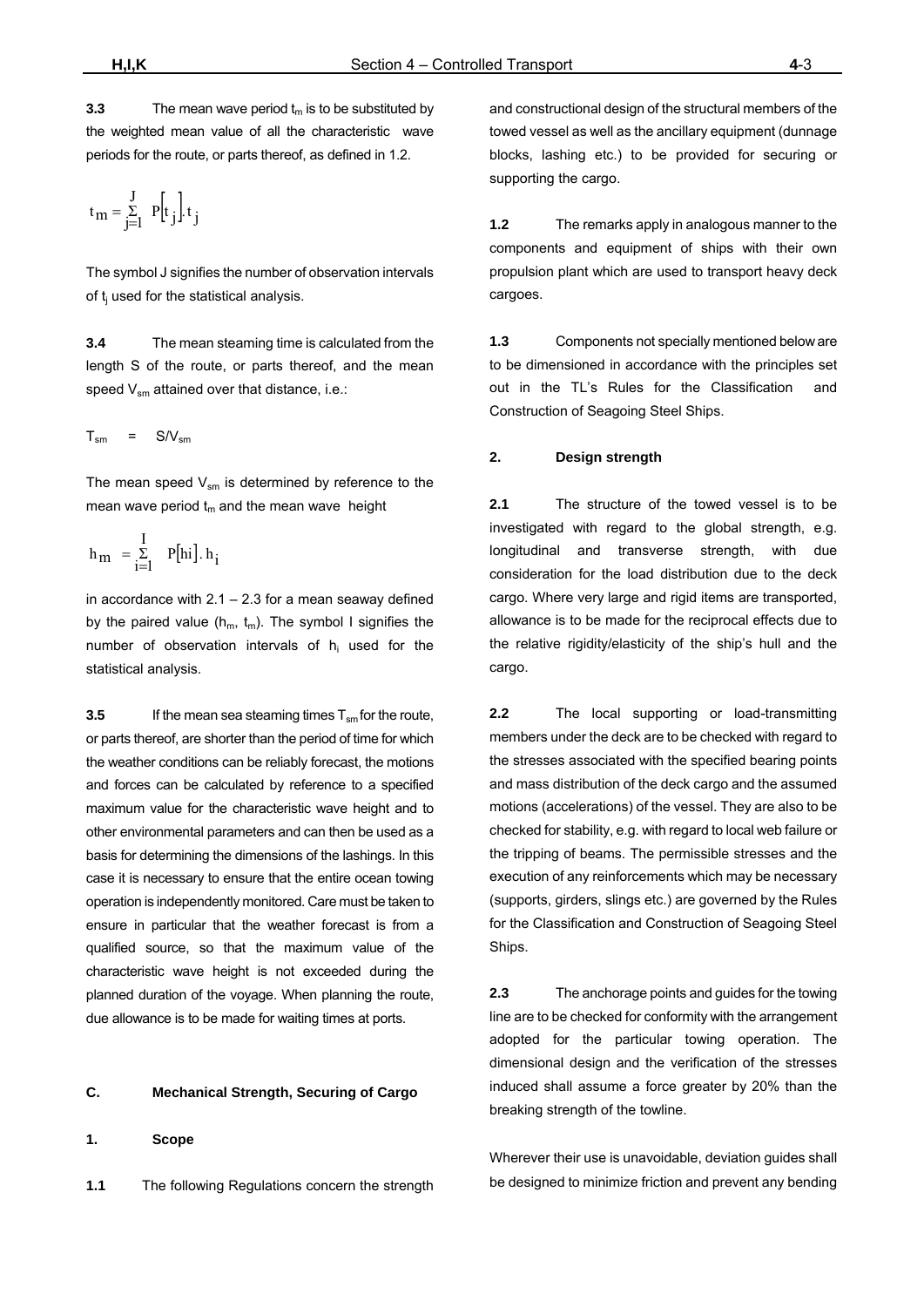over edges. Towropes shall not be used at guide points (cf. Section 3, D.).

#### **3. Devices for securing cargo**

#### **3.1 Supporting structures, blocks**

**3.1.1** Devices and appliances on deck used for load distribution, support and/or transporting parts of the cargo are to be dimensioned in accordance with the static and dynamic loads referred to in 2. and 4. or in subsection B. respectively. Where such components are welded to the hull of the ship or pontoon, the TL's Rules for the Construction of Seagoing Ships are to be applied.

**3.1.2** With regard to their loading, continuous beams or rails permanently fastened to the deck of the vessel are to be regarded as part of the ship's hull (e.g. they are to be included when determining the longitudinal strength, cf. 2.1).

**3.1.3** As far as possible, pillars, rails, dunnage blocks etc. are to be located over strength members in the ship's hull which are suitable for withstanding the bearing loads (cf. 2.) and are to be adequately supported to resist the horizontal forces caused chiefly by inclinations of the ship and by the rolling and heaving motions of the towed vessel. Blocks (generally timber on steel) are to be secured to prevent horizontal displacement (slipping).

**3.1.4** When determining the most unfavorable loading conditions, consideration shall in each case be given to possible displacements and elastic deformation of parts of the cargo.

#### **3.2 Lashing components**

**3.2.1** The components of lashings and restraining devices such as rods, ropes, straps etc. which are mainly subjected to tensile stresses are to be dimensioned in accordance with the static and dynamic loads determined in accordance with 4. or subsection B. Where there is danger of the deck becoming awash, the forces due to the wash of the sea and to buoyancy shall be taken into account.

**3.2.2** The materials used for lashing components must conform to the TL's Rules for Seagoing Ships and must be covered at least by a Works Acceptance Test Certificate to DIN 50049 – 3.1 B. In cases where such action is justified, **TL** reserves the right to demand Test Certificates to DIN 50049 – 3.1 C.

**3.2.3** The use of chains as lashings is not recommended. Where ropes are used, deflections are to be avoided (danger of pinching and abrasion, see 2.3).

**3.2.4** Special attention is to be paid to the design of the terminal fastenings. In cases where such action is justified, the strength and/or method of manufacture may have to be verified by testing.

**3.2.5** 2.2 and 3.1.3 apply in analogous manner to the fastening points on the deck of the vessel. Welded eyes, lashing rings and the like are to be designed and fitted in accordance with the relevant rules and regulations.

**3.2.6** 3.1.4 applies in analogous manner to lashing components. In general, attention shall also be paid to the elasticity of the lashing component itself and, where provided, to preloading (cf. 3.2.7). Unsymmetrical arrangements should be avoided.

**3.2.7** Where the calculated deformations and/or movements occurring at the ends of lashing components (3.1.4/3.2.6) suggest the possible occurrence of comprehensive forces, elements such as rods or bars, which resist buckling, are to be used. Any slackening of lashing components designed only for tensile loads must be avoided. The preloading needed to achieve this must be applied in a controlled manner.

**3.2.8** The permissible stresses/loads acting in lashing components are shown in the following Table: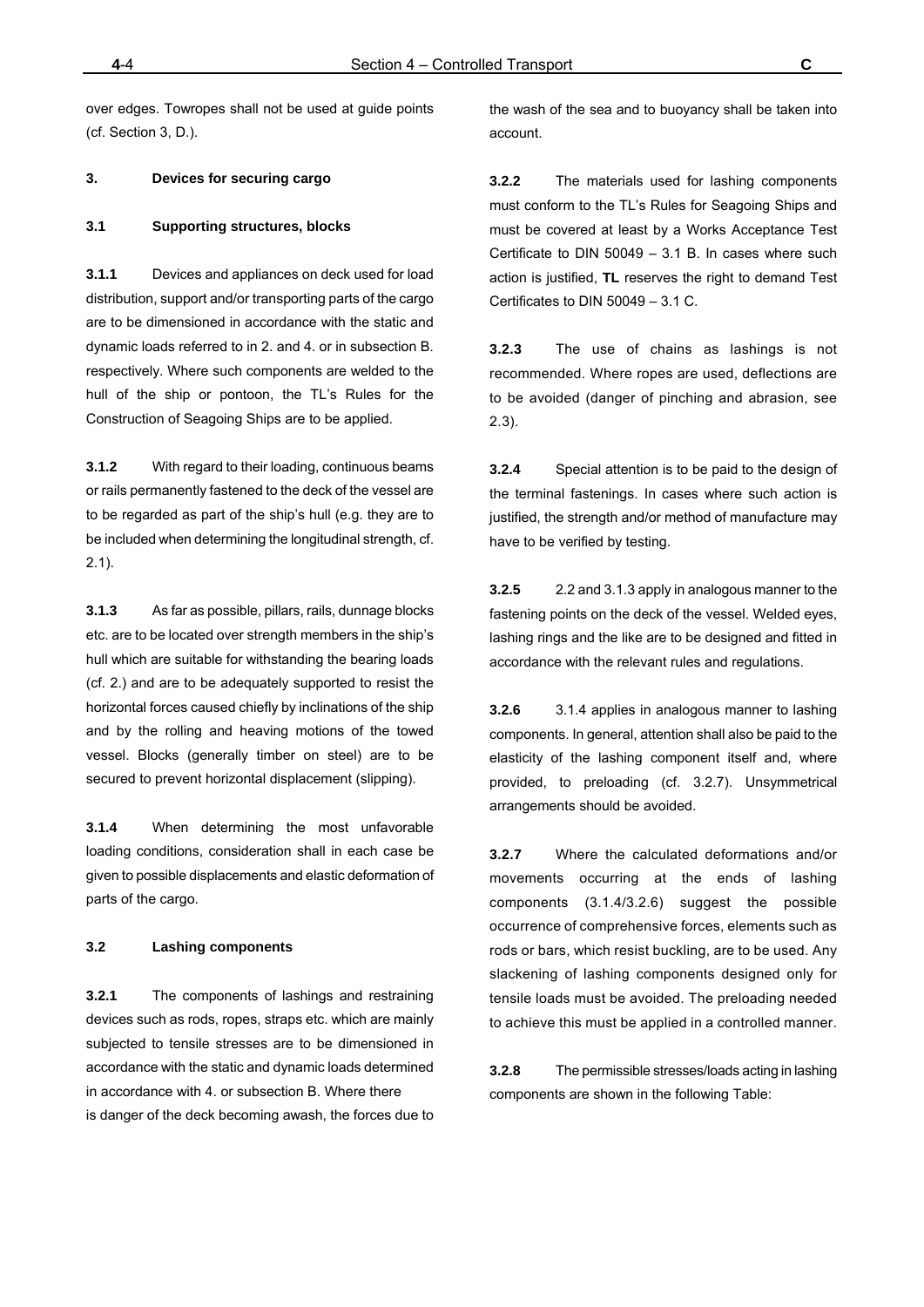|                                | Method of calculating accelerations and restraining forces: |                                                                      |                                                                                      |  |
|--------------------------------|-------------------------------------------------------------|----------------------------------------------------------------------|--------------------------------------------------------------------------------------|--|
| Nature of lashing<br>component | Approximate in accordance with 4.                           |                                                                      | Computerized calculation of<br>dynamic behaviour in accordance<br>with subsection B. |  |
|                                |                                                             |                                                                      | $\sigma_{\text{miss}} = \frac{1}{v \cdot k} R_{\text{eH}}$                           |  |
|                                | tension/compression/                                        | $(\tau$ müs.)                                                        |                                                                                      |  |
|                                | flexion:                                                    | $v = 1,5$                                                            | 1,35                                                                                 |  |
|                                |                                                             |                                                                      |                                                                                      |  |
| Steel components and           | shear:                                                      | $v = 2,6$                                                            | 2,30                                                                                 |  |
| their welds                    |                                                             |                                                                      |                                                                                      |  |
|                                | equivalent stress: $v = 1,4$                                |                                                                      | 1,25                                                                                 |  |
|                                |                                                             |                                                                      |                                                                                      |  |
|                                | buckling:                                                   | $P_{\text{müs}} = \frac{1}{v_B} \cdot P_{Kr}$                        |                                                                                      |  |
|                                |                                                             | $v_B = 2.8$                                                          | 2,50                                                                                 |  |
| Wire ropes                     |                                                             | $P_{\text{müs}} = \frac{1}{v} \cdot P_{\text{Kopma}}$<br>$v_B = 2.7$ | $v = 2,40$                                                                           |  |

 $R<sub>eH</sub>$  = upper yield points as shown on Material Certificate.

$$
k = \frac{295}{R_{eH} + 60}
$$

 $P_{kr}$  = critical buckling force

#### **3.3 Loads acting on parts of cargo**

**3.3.1** The cargo components fastened to the deck, both regarding the total structure and the local strength at the anchorage points of the restraining devices, must be adequately dimensioned to withstand the forces occurring during the voyage. It is generally for the manufacturer to prove the strength of the transported items of cargo in relation to the means used to secure them.

**3.3.2** Sensitive and projecting portions of the cargo such as the jibs of cranes shall, wherever possible, be dismounted or lowered and secured separately.

# **4. Approximate calculation of loads acting on supports and lashing components**

**4.1** As an approximation, the following procedure can be used to calculate the forces acting on the supports and lashings of deck cargo. Other values or factors more suitable in special cases are to be agreed with **TL**.

# **4.2 Forces acting athwartships**

The force acting athwartships (parallel to the deck) is obtained by adding together the inertia forces of the cargo and the wind pressure (see Figure. 1):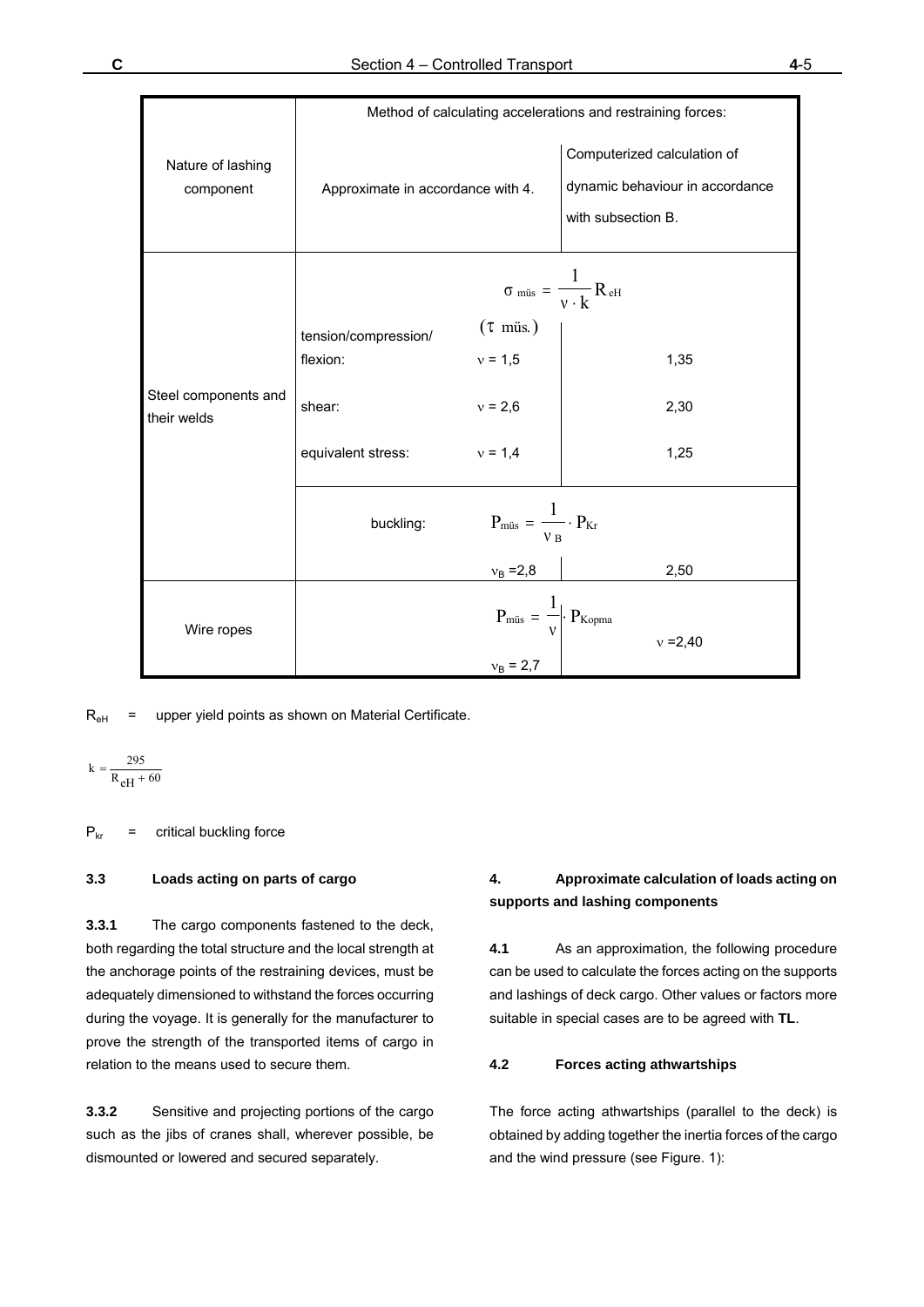$F_q = F_{qM} + F_{qW}$  (plus the wash of the sea, where applic., cf. 3.2.1)

The portion attributable to the cargo, acting at the center of mass of cargo item M, can be determined approximately by applying the expression:

$$
F_{qM} = M \cdot [k_{\varphi} \cdot b_{\varphi} \cdot \cos \beta + \sin \varphi_0 (g + k_{\psi} \cdot b_{\psi} \cdot \sin \delta + k_z \cdot b_z)]
$$

Where:

M = mass of cargo item concerned

 $\beta$  = see Figure. 1

δ = see Figure. 2

 $g = \text{gravitational acceleration} (9.81 \text{ m/s}^2)$ 





$$
b_{\phi} = r_{\phi} \cdot \frac{\varphi_0 \cdot \pi}{180} \left(\frac{2\pi}{T_{\phi}}\right)^2 \qquad \text{(rolling acceleration)}
$$

where;

 $r_{\odot}$  = distance of centre of mass of cargo item from point of rotation, assumed to be at waterline (m),

 $\varphi_0$  = maximum amplitude of roll (angle in degrees),

 $T\varphi$  = period of roll (s).

For  $\varphi_0$  and T $\varphi$  the most unfavourable combination of values liable to occur during transport is to be taken. If no more accurate values available,  $\varphi_0$  and T $\varphi$  can be approximately determined as follows.

$$
T_{\phi} = c \cdot \frac{B}{\sqrt{M_B G}}
$$

 $B = B$  = Breadth of the vessel  $[m]$ 

 $M_B$ G = Metacentric height [m] for given loading condition

|          | φo                 | c   |
|----------|--------------------|-----|
| Ships    | $35 - L/13$        | 0.8 |
|          | 15 $^{\circ}$ or   |     |
| Pontoons | max. wave slope *) | 1.1 |

 $L =$  Length of vessel  $[m]$ 

\*) The greater of the two values is to be used

 $k_{\varphi}$ ,  $k_{\psi}$ ,  $k_{z}$ : as a rough approximation, the k factors take account of the phase position. Two conditions are considered, for which the following values of k may be assumed:

|                                     | K.  | $K_{\rm{uu}}$ | k,  |
|-------------------------------------|-----|---------------|-----|
| Mainly rolling<br>motion            |     | 0,6           | 0,8 |
| Mainly pitching<br>and heave motion | 0,6 |               |     |

 $b_{\rm w}$ ,  $b_{\rm z}$ : Pitching and heave acceleration (cf. 4.3 and 4.4)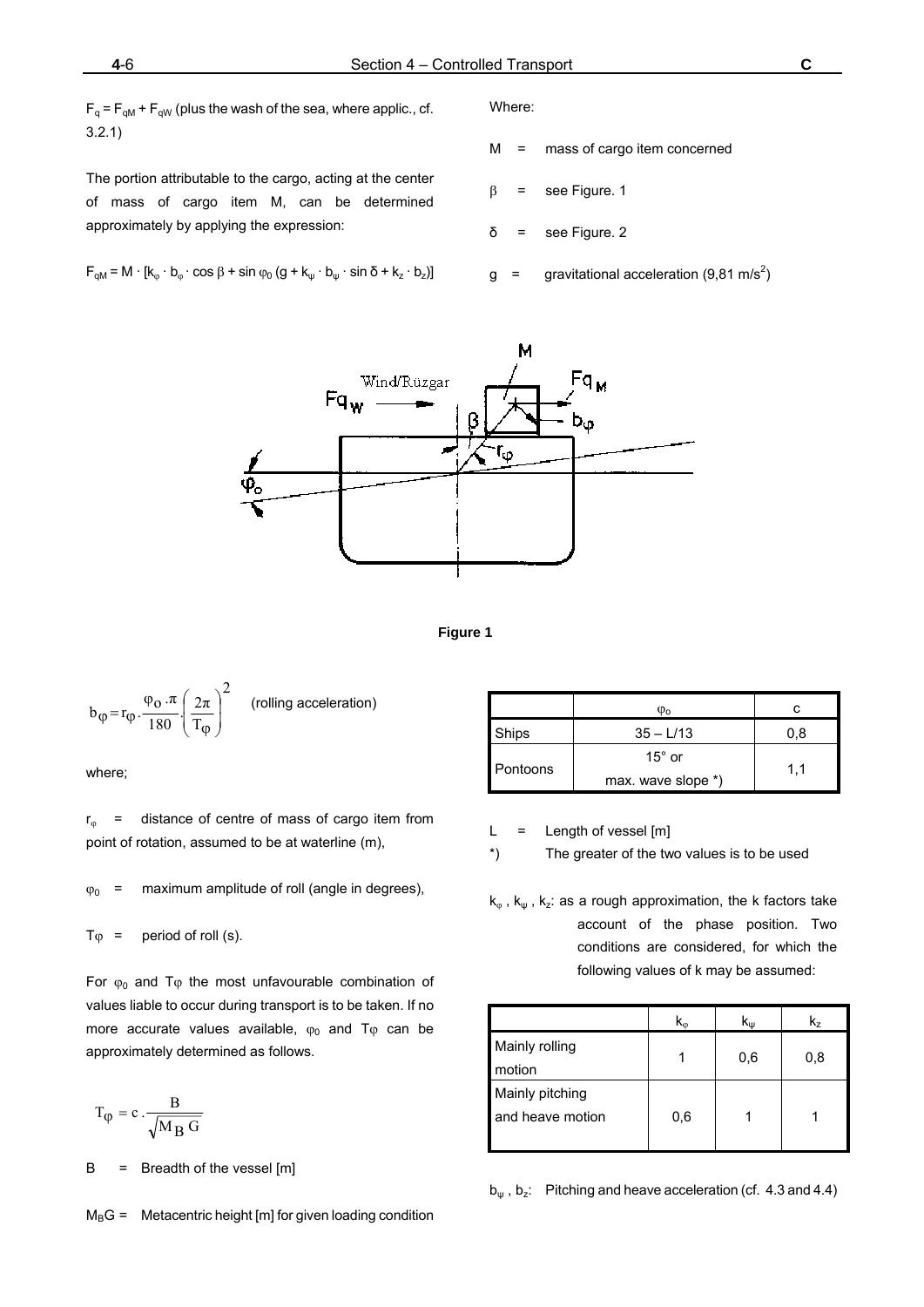**Wind pressure, F<sub>qW</sub>:** If no reliable information is available concerning the likely wind velocities,  $F_{qW}$  shall be calculated on the assumption of a wind speed of 50 m/s.

#### **4.3 Forces in the longitudinal direction**

The force  $F_1$  acting in the longitudinal (fore-and-aft) direction of the vessel may also be important for the supports / lashings of the cargo.

An approximate value of  $F<sub>1</sub>$  is given by the expression:

 $F_1 = F_{IM} + F_{IW} = M [k_{\omega} \cdot b_{\omega} \cdot \cos \delta + \sin \psi_0 (g + k_{\omega} b_{\omega} \sin \beta$  $+ k_z b_z$ ] + F<sub>IW</sub>

(plus the wash of the sea, where applicable; the 2nd part in the square brackets can normally de disregarded).





$$
b\psi = r\psi \frac{\psi_0 \cdot \pi}{180} \left(\frac{2\pi}{T\psi}\right)^2
$$
 (pitching acceleration)

where:

$$
\Psi_p
$$
 = maximum pitching angle [°]

$$
T_{\psi}
$$
 = pitching period [s] =  $2\pi \sqrt{\frac{\theta_L}{D.M_L F}}$ 

(or applying a suitable approximation formula)

 $\Theta'$  = Mass moment of inertia (in relation to transverse axis) including hydrodynamic mass  $[kNms^2]$ 

 $D =$  Displacement [kN]

 $M_1F$  = Metacentric radius (lengthwise) [m]

$$
\text{(Pontoon: } \ D \ . \ M_L F = \gamma \ . \ I_L \ = \gamma \ . \frac{L^3 B}{12} \ )
$$

For  $\psi_0$  and T<sub> $\psi$ </sub> the most unfavourable combination of values liable to occur during transport is to be taken. If no more accurate values are available, it may be assumed for  $\psi_0$  that:

 $\psi_0$  = 5° or maximum wave slope where relatively short vessels (pontoons) are towed in a seaway with widely spaced crests.

 $\delta$ ,  $r_{\text{uu}}$  : see Figure. 2.

#### **4.4 Forces perpendicular to the deck**

Besides the weight of the cargo, consideration is also to be given to components of the pitching and heave motion of the vessel and to the tilting action of the transverse forces  $(F_q)$ . The former can be summarized as follows (cf. Figure. 1-3):

 $F_{vM} \cong M$  [k $\varphi \cdot b\varphi \cdot \sin \beta + \cos \varphi_0$  (g + k<sub>ψ</sub> · b<sub>ψ</sub> · sin  $\delta + k_z$  ·  $b<sub>z</sub>$ )]

 $b_{\varphi}$ ,  $b_{\psi}$ , k factors etc.: as defined in 4.2 and 4.3.

$$
b_Z = Z_O \cdot \left(\frac{2\pi}{T_Z}\right)^2
$$
 (heave acceleration)

where  $z_0$  = maximum assumed heave amplitude

ships:  $z_0 = L/80$  L = length of vessel [m]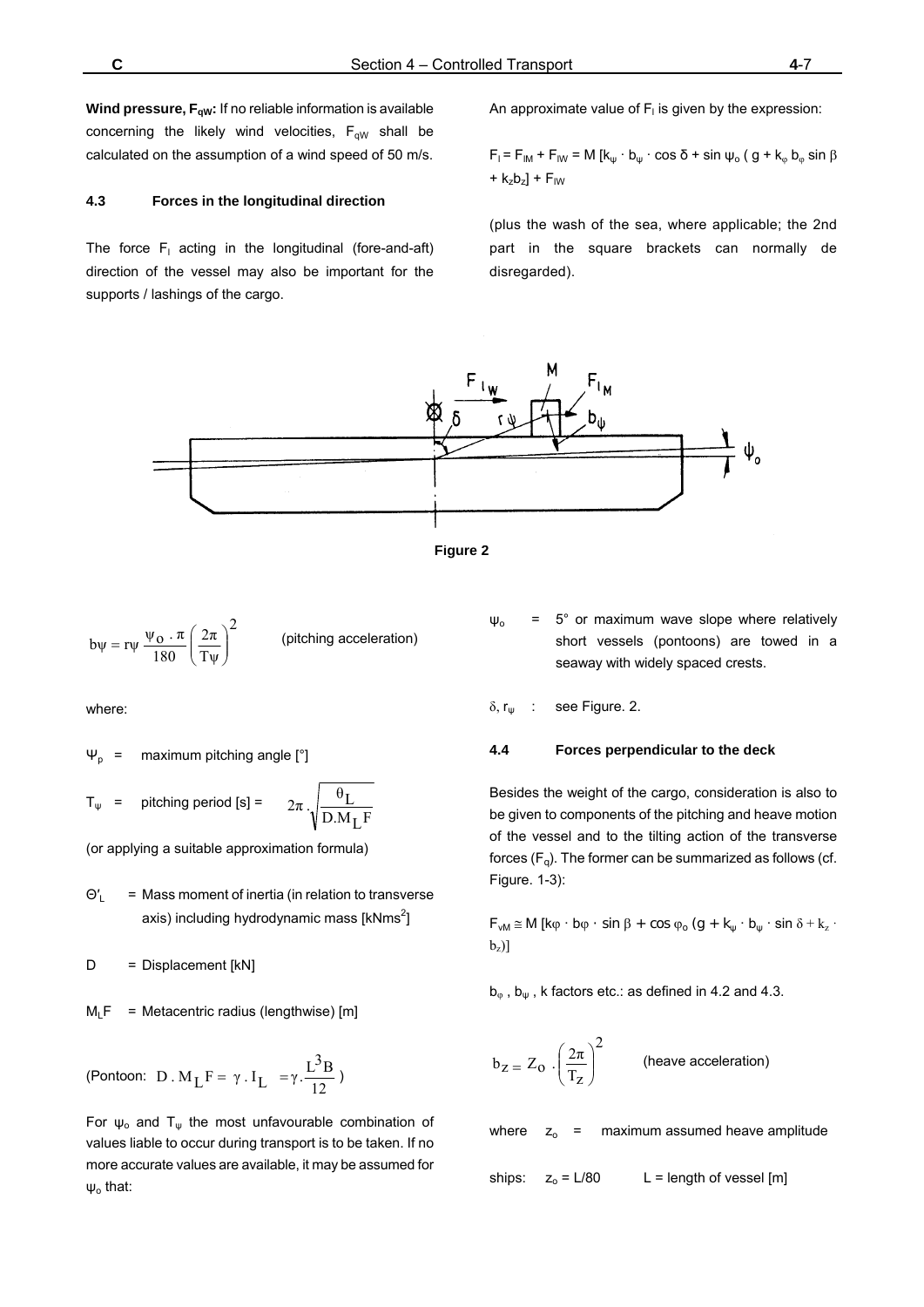Pontoons:  $z_0 = L/100$ 

unless more accurate values of  $z_0$ , or values producing a greater acceleration, are available.

$$
T_Z \cong 2\pi \cdot \sqrt{\frac{2V}{A_{WL} \cdot g}} = 8.9 \cdot \sqrt{\frac{V}{A_{WL} \cdot g}}
$$

V = Displacement  $\text{[m}^3\text{]}$ 

 $A_{WL} =$  Waterline area [m<sup>2</sup>]

The bearing forces A are to be determined for the two loading conditions "mainly rolling motion" and "mainly pitching and heave motion".

In the transverse direction, for example, the following expression applies:

$$
\Sigma \mathbf{A}_q = \mathbf{F}_v \mathbf{M} \cdot \frac{\mathbf{a}_q}{\mathbf{e}_q} + \mathbf{F}_q \mathbf{M} \cdot \frac{\mathbf{h}_M}{\mathbf{e}_q} + \mathbf{F}_q \mathbf{W} \cdot \frac{\mathbf{h}_W}{\mathbf{e}_q}
$$





The bearing forces generated by the forces in the longitudinal direction,  $A_L$ , are determined in similar manner. The most unfavourable bearing load in any given case is obtained by adding together the bearing forces derived from the transverse and longitudinal forces,  $F_q$ and  $F_i$ , plus  $F_v$ , relevant to the particular loading condition. Forces due to the wind and, where applicable, the wash of the sea are to be allowed for in one direction only.

(e.g.: Loading condition: "Mainly rolling motion"; cross wind; 4 bearing points assumed:

$$
A_{max} = F_{vM} \cdot \frac{a_q}{e_q} \cdot \frac{a_1}{e_1} + 1/2 F_q M \cdot \frac{h_M}{e_q} + 1/2 F_q W
$$
  

$$
\frac{h_w}{e_q} + 1/2 F_{IM} \cdot \frac{h_m}{e_1}
$$

 $F_{vM}$ ,  $F_{qM}$ ,  $F_{IM}$  determined by applying  $k_{\varphi} = 1$ ,  $k_{\psi} = 0.6$  and  $k_z = 0.8$ )

Because of the measures which may be necessary to prevent lift-off, the lowest possible values, A<sub>min</sub>, are also to be investigated.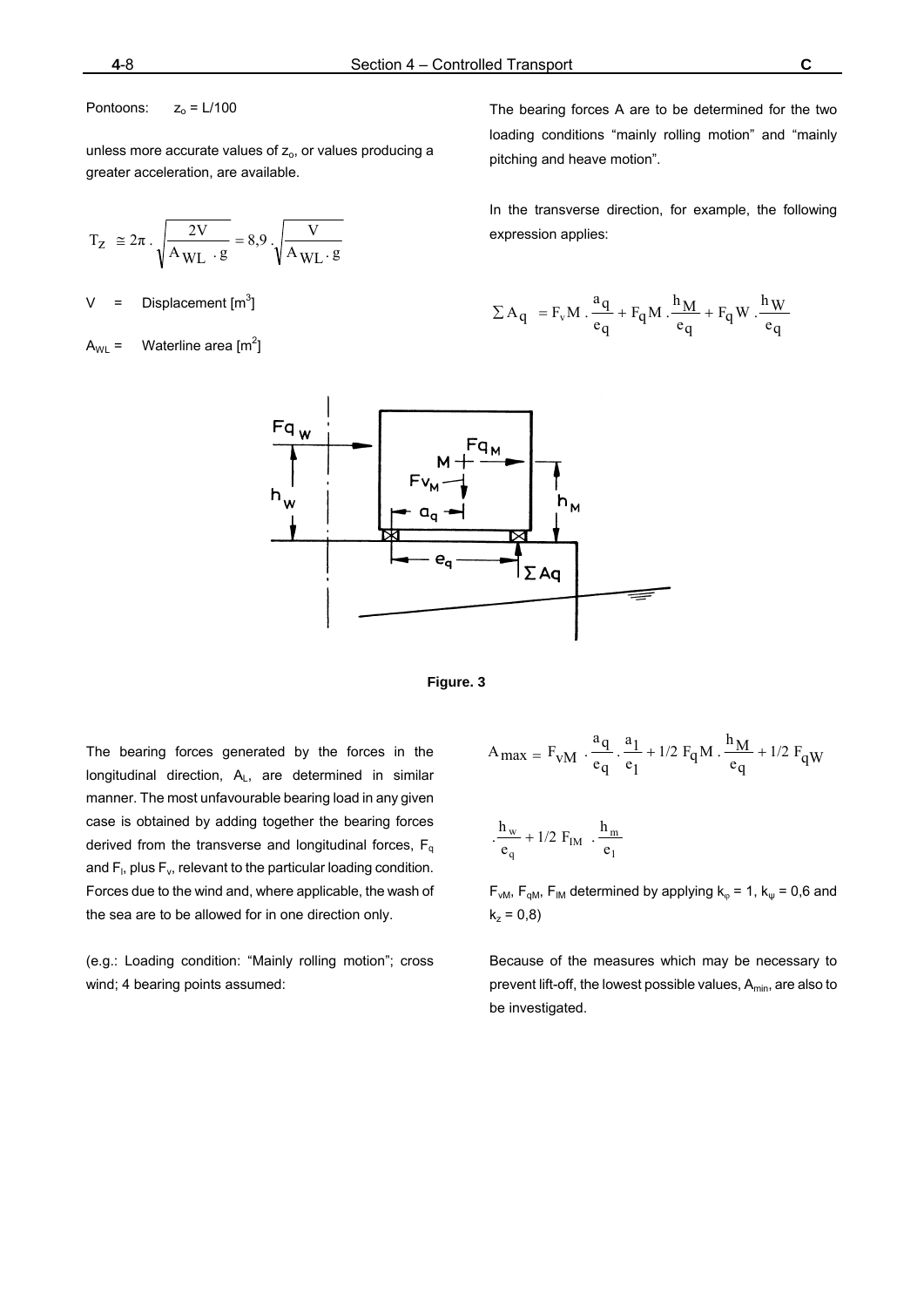# **TUGS**

| А. | Suitability of Tug |  |
|----|--------------------|--|
| Β. | <b>Towing Gear</b> |  |

#### **A. Suitability of Tug**

**1.** The criteria mentioned in Section 2, C are to be applied.

**2.** The necessary towing force is determined in accordance with Section 4, B.2.

**3.** For assessing the suitability of a tug the bollard pull I is a basic, though not the sole, criterion.

**4.** All the prescribed certificates must be present and valid, e.g.:

- Certificate of Registry,
- Tonnage Certificate,
- Class Certificates (for hull and machinery),
- Load Line Certificate.
- Safety Construction Certificate,
- Safety Equipment Certificate,
- Safety Radiotelegraphy / Radiotelephony Certificate,
- Additional national certificates,

**5. TL** reserves the right to call for the following documents:

- Stability information,
- General arrangement plan,
- Drawing of towing winches,
- Sketch showing arrangement of towing gear with detailed information.
- **B. Towing Gear**
- **1. Towing winch / towing hook**

**1.1** Construction and dimensioning must conform to the current edition of the TL's "Regulations for the Construction and Testing of Towing Gears".

**1.2** On tugs whose keel was laid in1977 or later, the holding load of the towing gear (first rope layer on the drum) must equal 80 % of the specified minimum breaking strength of the towrope.

The brake of the towing winches on these tugs must be capable of quick release from the control stand on the bridge and from any other control stand.

On tugs whose keel was laid before 1977, the towing gear shall meet these requirements wherever possible. Account shall be taken of other suitable measures and of towrope guides.

**1.3** The holding load of towhooks must equal at least the test load.

#### **2. Towropes**

**2.1** The dimensioning of towropes is to be determined by the coefficient of utilisation K, which itself depends on the value of the bollard pull I.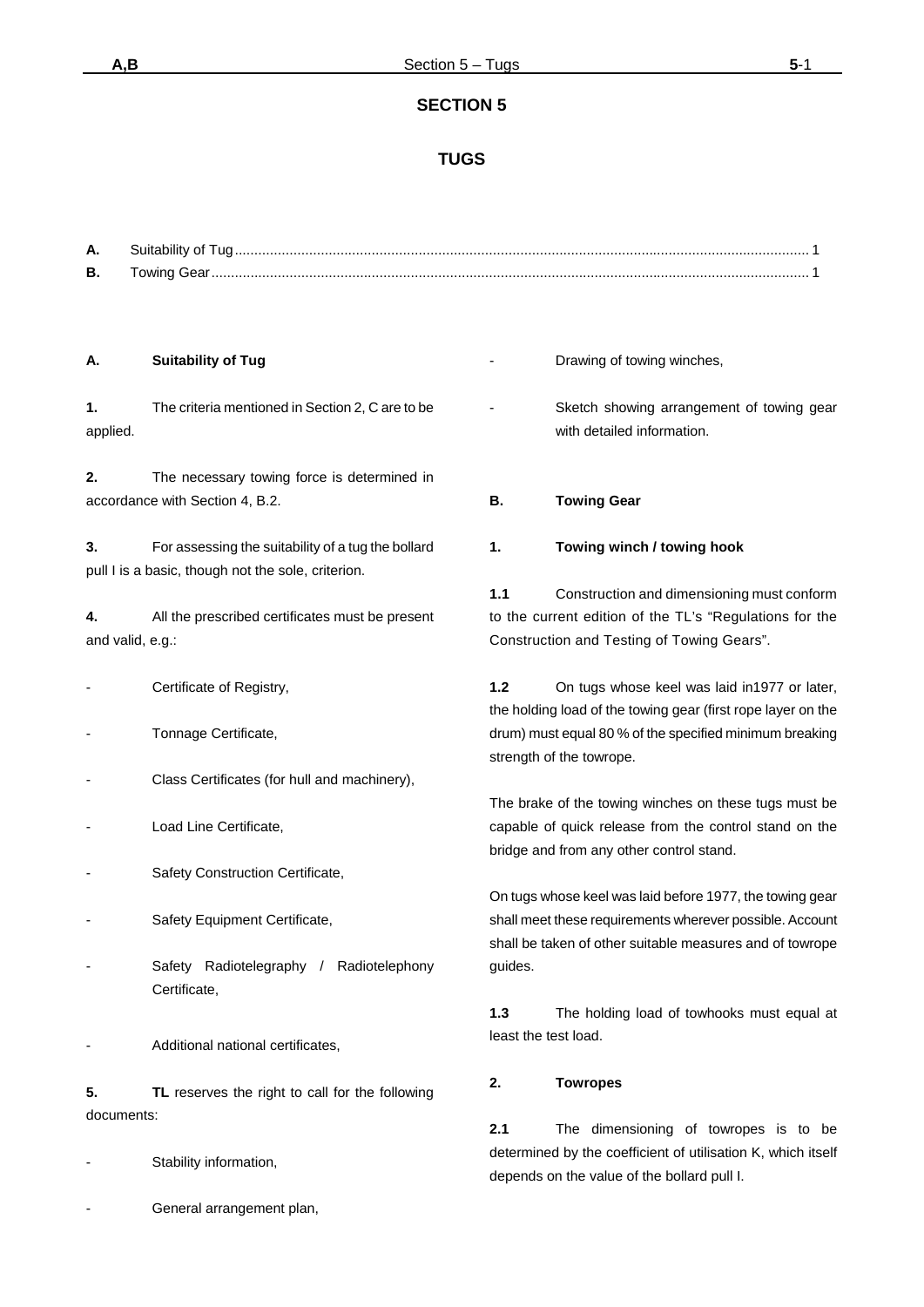| Bollard pull I      | κ   |
|---------------------|-----|
| Up to 200 kN        | 2,5 |
| <b>Over 1000 kN</b> | 2,0 |

Where the bollard pull I is between 200 and 1000 kN, the value of K can be determined by linear interpolation.

**2.2** At least one spare towrope and accessoried must be carried on board.